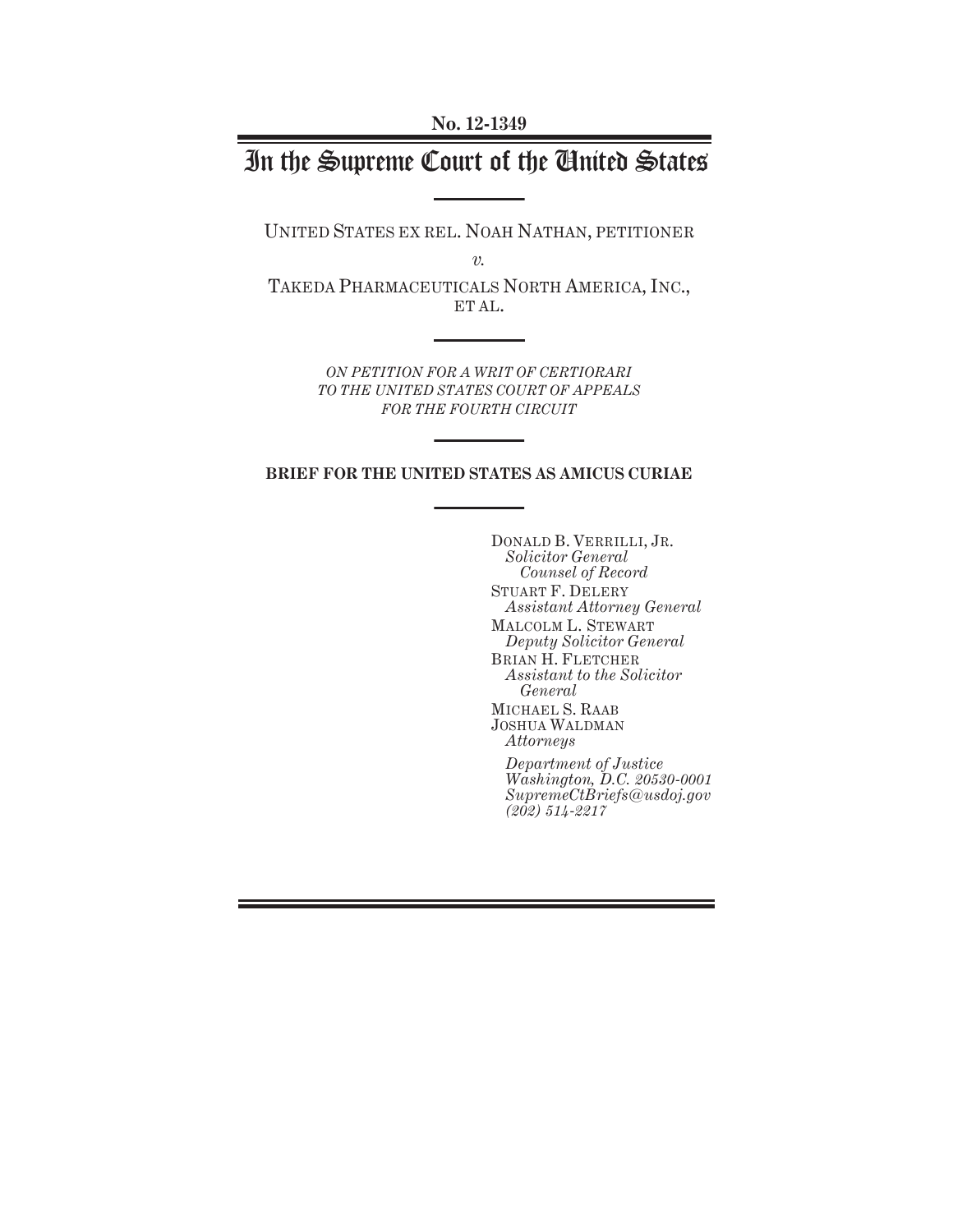## **QUESTION PRESENTED**

Whether a relator in a *qui tam* action under the False Claims Act, 31 U.S.C. 3729 *et seq.*, must identify specific false claims submitted for payment in order to plead fraud with sufficient particularity to satisfy Federal Rule of Civil Procedure 9(b).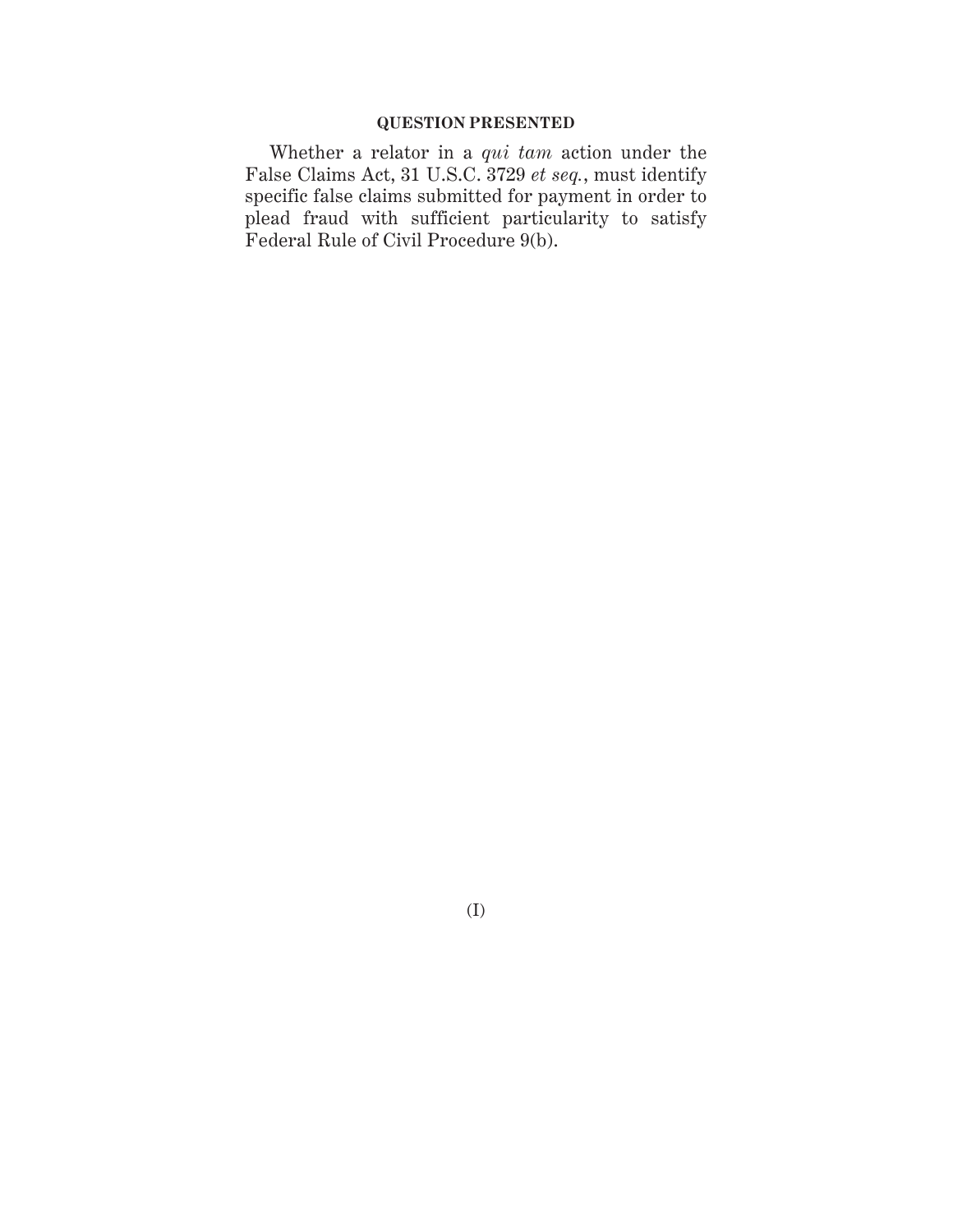## **TABLE OF CONTENTS**

Page

## **TABLE OF AUTHORITIES**

## Cases: Page

| Arkansas Dep't of Health & Human Servs. v. Ahl-                                                                |
|----------------------------------------------------------------------------------------------------------------|
|                                                                                                                |
| Baycol Prods. Litig., In re, 732 F.3d 869 (8th Cir.                                                            |
| Buckman Co. v. Plaintiffs' Legal Comm., 531 U.S.                                                               |
| Chesbrough v. VPA, P.C., $655$ F.3d 461 (6th Cir.                                                              |
|                                                                                                                |
| Ebeid v. Lungwitz, 616 F.3d 993 (9th Cir.), cert. de-                                                          |
| Hopper v. Solvay Pharm., Inc., 588 F.3d 1318 (11th<br>Cir. 2009), cert. denied, 130 S. Ct. 3465 (2010)  13, 18 |
| Thomas Jefferson Univ. v. Shalala, 512 U.S. 504                                                                |
| United States ex rel. Bledsoe v. Community Health                                                              |
| United States ex rel. Clausen v. Laboratory Corp. of<br>Am., 290 F.3d 1301 (11th Cir. 2002), cert. denied,     |
|                                                                                                                |
| United States ex rel. Duxbury v. Ortho Biotech                                                                 |
| Prods., L.P., 579 F.3d 13 (1st Cir. 2009),<br>cert. denied, 130 S. Ct. 3454 (2010) 9, 12, 13, 14, 18           |

(III)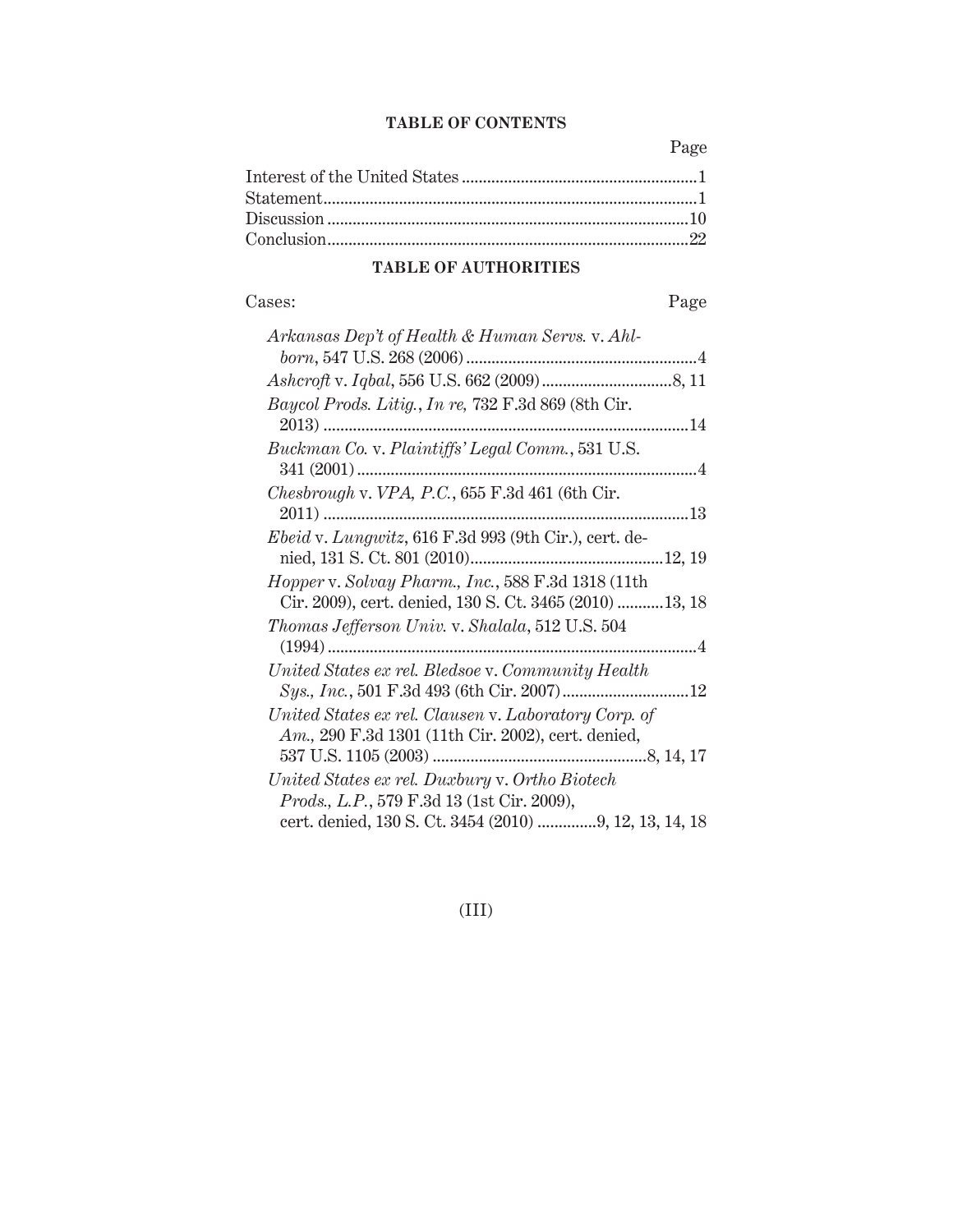| Cases-Continued:                                                                                                      | Page |
|-----------------------------------------------------------------------------------------------------------------------|------|
| United States ex rel. Eisenstein v. City of N.Y.,                                                                     |      |
| United States ex rel. Grubbs v. Kanneganti,                                                                           |      |
| United States ex rel. Joshi v. St. Luke's Hosp., Inc.,<br>441 F.3d 552 (8th Cir.), cert. denied, 549 U.S. 881         |      |
| United States ex rel. Karvelas v. Melrose-Wakefield                                                                   |      |
| <i>Hosp.</i> , 360 F.3d 220 (1st Cir.), cert. denied, 543 U.S.<br>United States ex rel. Lemmon v. Envirocare of Utah, |      |
|                                                                                                                       |      |
| United States ex rel. Lusby v. Rolls-Royce Corp.,<br>570 F.3d 849 (7th Cir. 2009) 12, 13, 15, 19                      |      |
| United States ex rel. Rost v. Pfizer, Inc., 507 F.3d                                                                  |      |
| United States ex rel. Sikkenga v. Regence BlueCross                                                                   |      |
| United States ex rel. Walker v. R&F Props. of Lake<br>Cnty., Inc., 433 F.3d 1349 (11th Cir. 2005),                    |      |
| Washington Legal Found. v. Henney, 202 F.3d 331                                                                       |      |
|                                                                                                                       |      |

Statutes, regulations and rule:

| False Claims Act, 31 U.S.C. 3729 et seq.: |  |
|-------------------------------------------|--|
|                                           |  |
|                                           |  |
|                                           |  |
|                                           |  |
|                                           |  |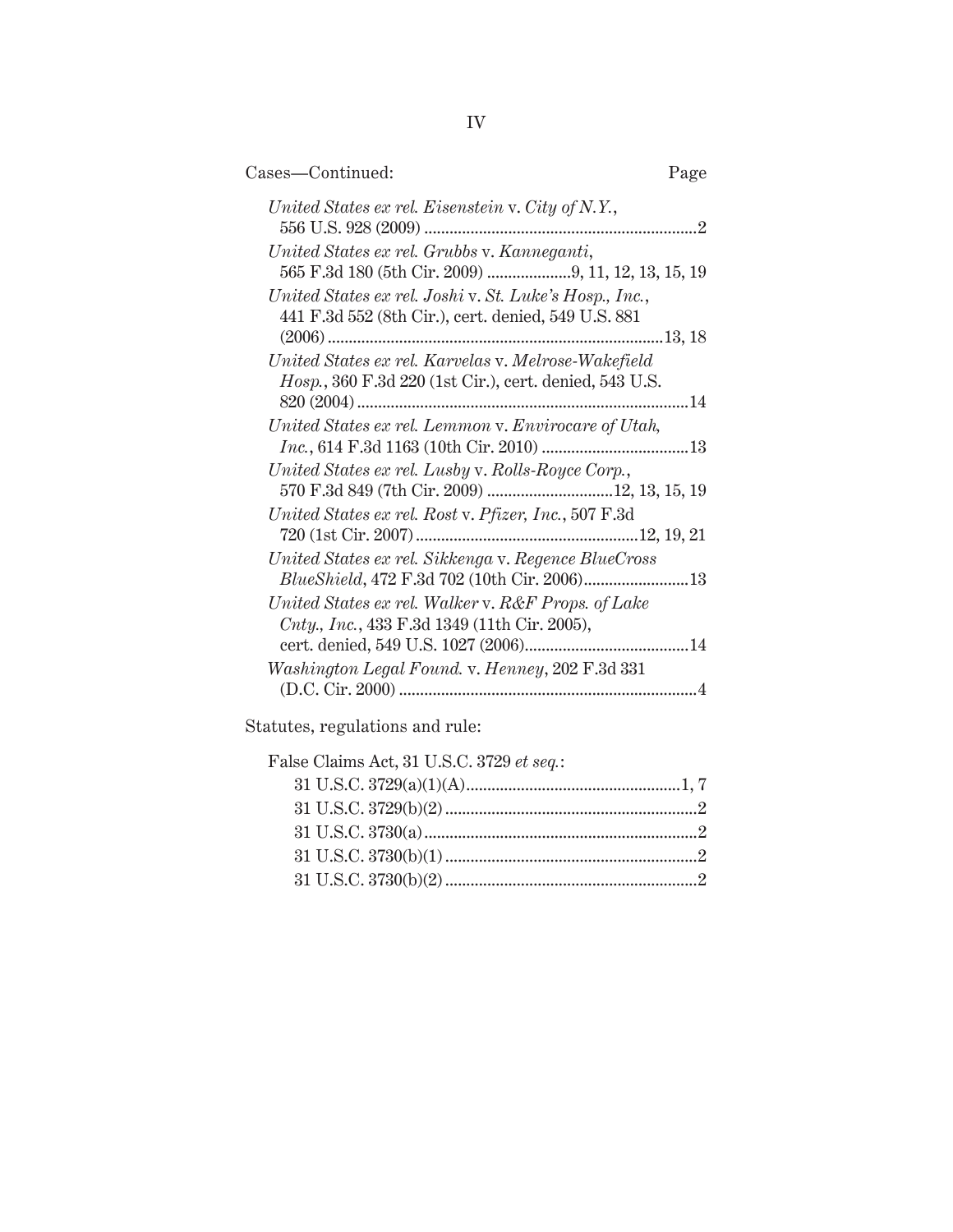| Statutes, regulations and rule-Continued:         | Page |
|---------------------------------------------------|------|
|                                                   |      |
|                                                   |      |
|                                                   |      |
| Federal Food, Drug, and Cosmetic Act, 21 U.S.C.   |      |
| 301 $et seq.$ :                                   |      |
|                                                   |      |
|                                                   |      |
|                                                   |      |
|                                                   |      |
|                                                   |      |
| Fraud Enforcement and Recovery Act of 2009,       |      |
|                                                   |      |
|                                                   |      |
| 42 U.S.C. 1395w-102(e)(1) (2006 & Supp. V 2011) 4 |      |
|                                                   |      |
|                                                   |      |
|                                                   |      |
|                                                   |      |
|                                                   |      |
|                                                   |      |
| 21 C.F.R.:                                        |      |
|                                                   |      |
|                                                   |      |
|                                                   |      |
|                                                   |      |
|                                                   |      |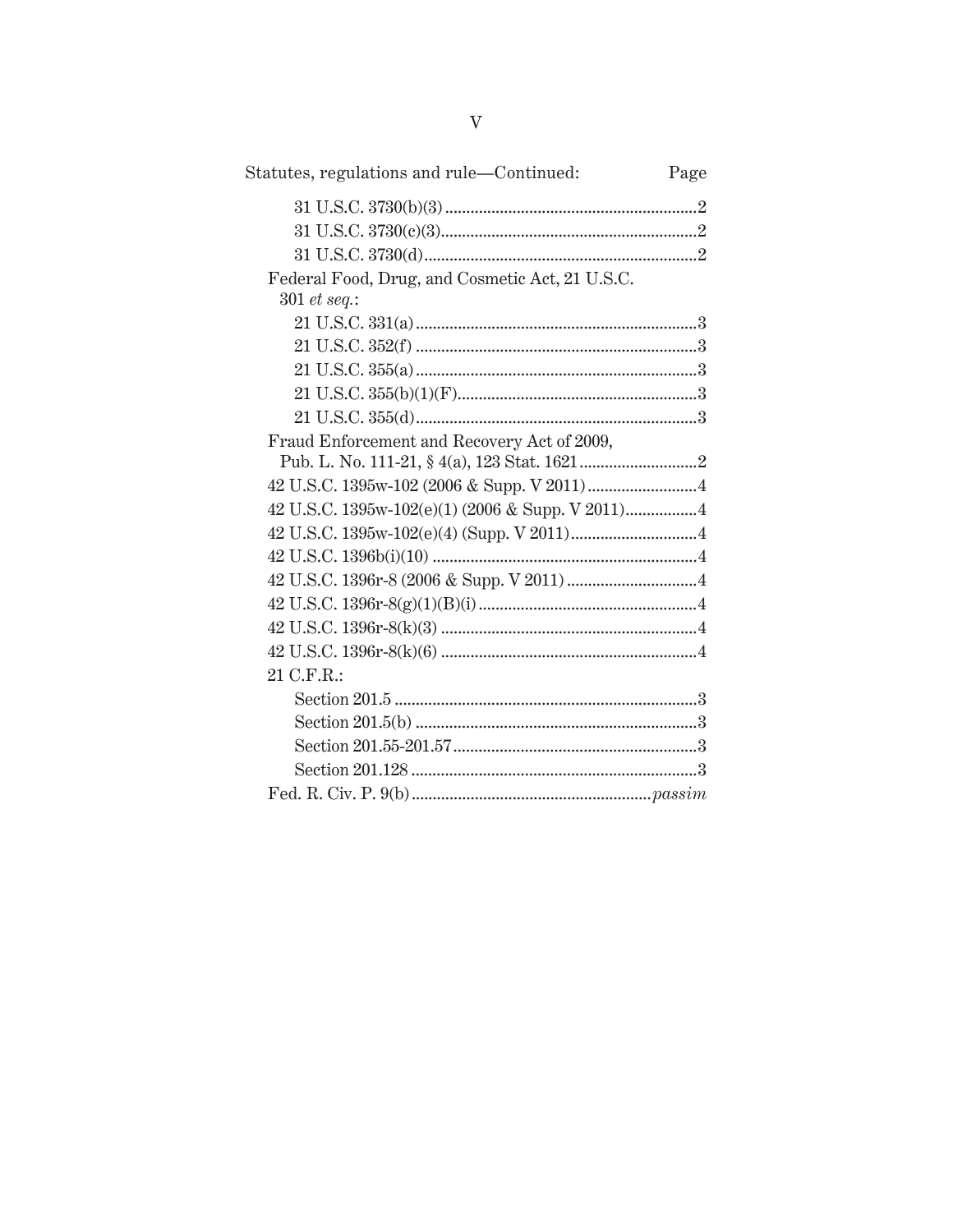| Miscellaneous:                | Page |
|-------------------------------|------|
| 59 Fed. Reg. (Nov. 18, 1994): |      |
|                               |      |
|                               |      |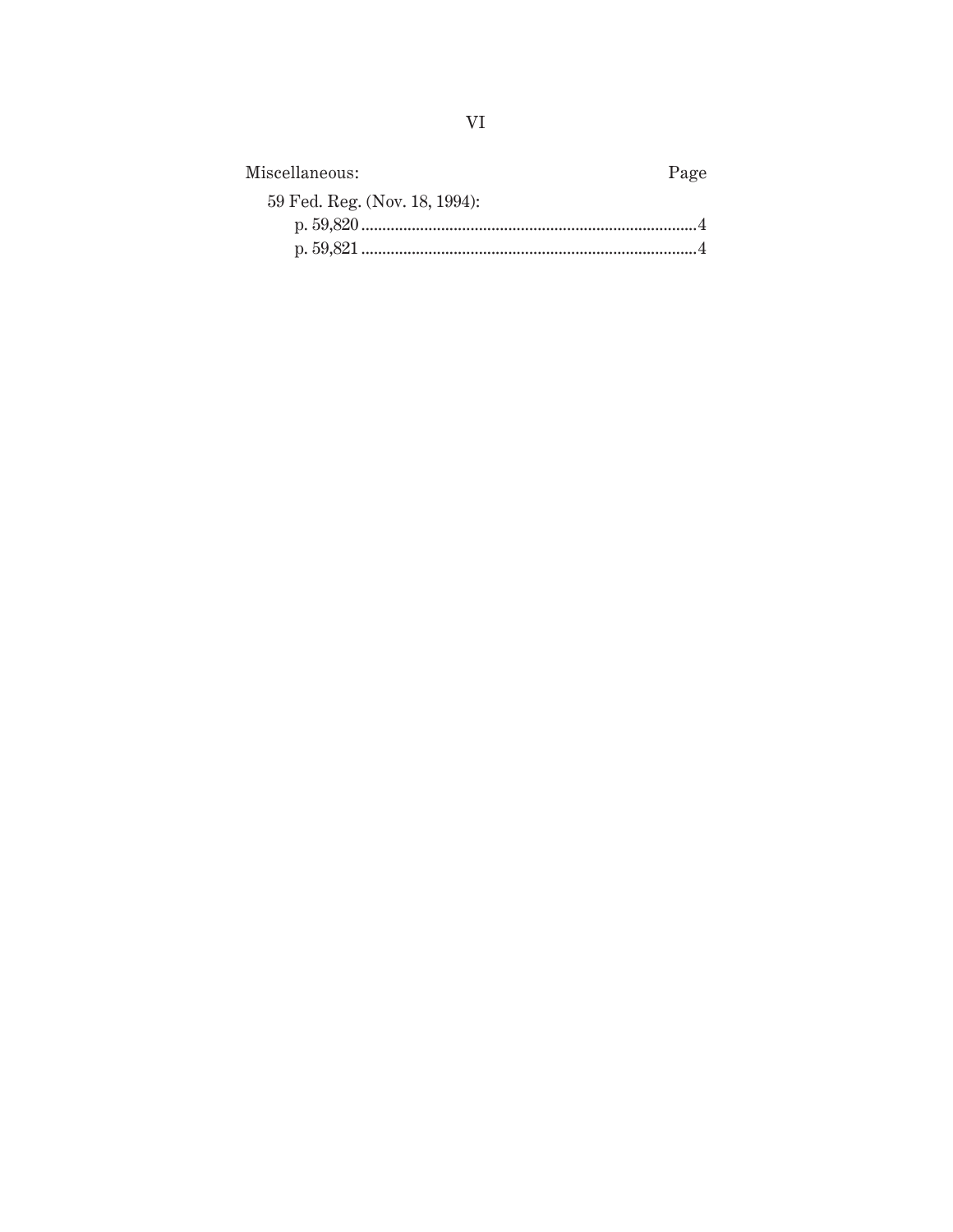## In the Supreme Court of the United States

No. 12-1349

UNITED STATES EX REL. NOAH NATHAN, PETITIONER

*v.*

TAKEDA PHARMACEUTICALS NORTH AMERICA, INC., ET AL.

> *ON PETITION FOR A WRIT OF CERTIORARI TO THE UNITED STATES COURT OF APPEALS FOR THE FOURTH CIRCUIT*

## **BRIEF FOR THE UNITED STATES AS AMICUS CURIAE**

## **INTEREST OF THE UNITED STATES**

This brief is submitted in response to the order of the Court inviting the Solicitor General to express the views of the United States. In the view of the United States, the petition for a writ of certiorari should be denied.

#### **STATEMENT**

1. The False Claims Act (FCA), 31 U.S.C. 3729 *et seq.*, provides for the imposition of civil penalties and treble damages against any person who, *inter alia*, "knowingly presents, or causes to be presented, a false or fraudulent claim for payment or approval." 31 U.S.C. 3729(a)(1)(A). The "claims" subject to the FCA include "any request or demand \* \* \* for money or property" that is "presented to an officer, employee, or agent of the United States," as well as certain

(1)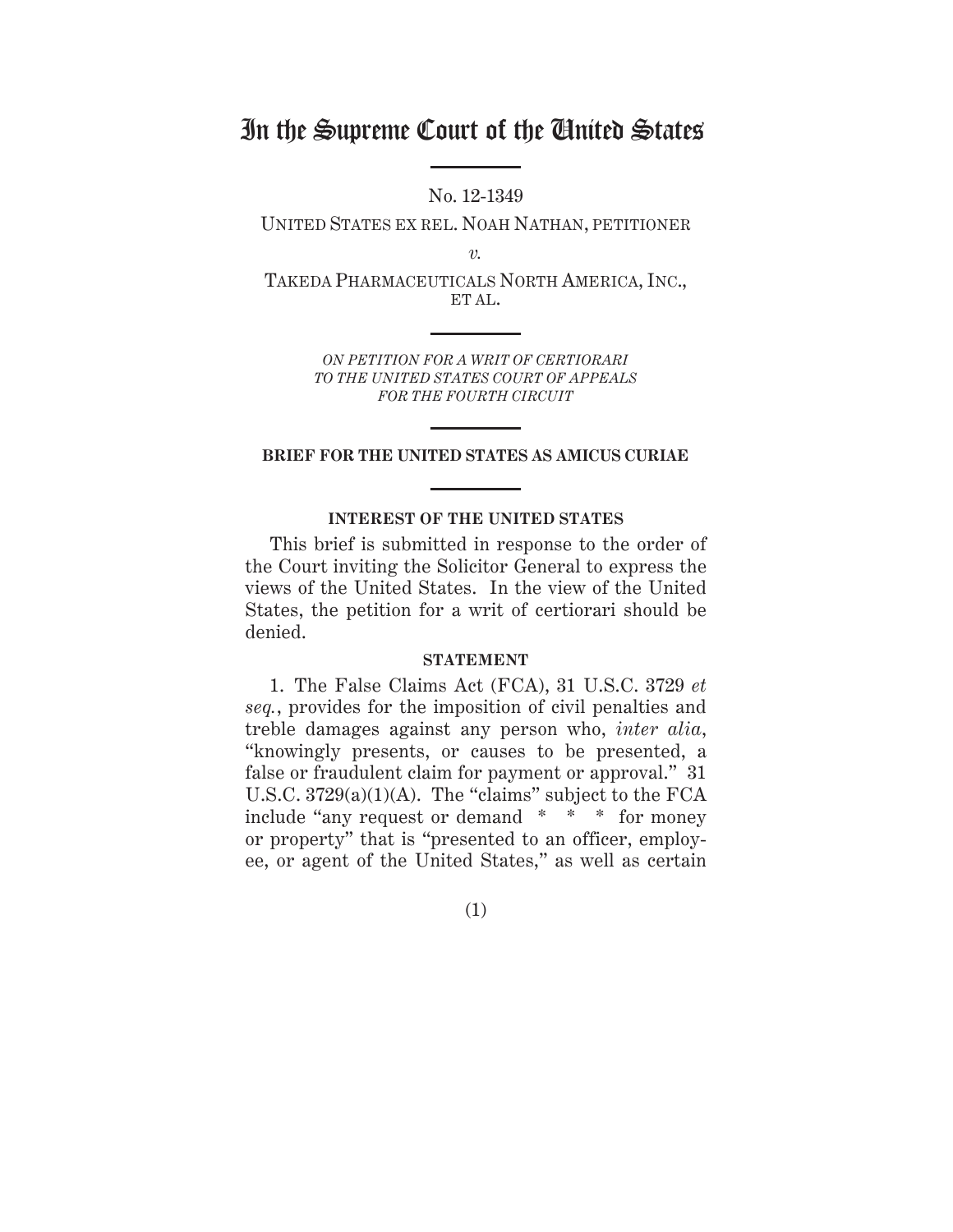claims presented to entities that receive federal funds. 31 U.S.C.  $3729(b)(2)$ .<sup>1</sup> The Attorney General may bring a civil action if he finds that a person has violated the FCA. 31 U.S.C. 3730(a). Alternatively, a private person (known as a relator) may bring his own suit (commonly referred to as a *qui tam* action) "for the person and for the United States Government." 31 U.S.C. 3730(b)(1); see *United States ex rel. Eisenstein* v. *City of New York*, 556 U.S. 928, 930 (2009).

If a relator brings a *qui tam* action, the complaint is initially filed under seal and served upon the government, together with "substantially all material evidence and information the [relator] possesses." 31 U.S.C. 3730(b)(2). "The Government may elect to intervene and proceed with the action within 60 days after it receives both the complaint and the material evidence and information," *ibid*., and the district court may extend the 60-day period upon a showing of good cause, 31 U.S.C. 3730(b)(3). If the government declines to intervene, the relator "shall have the right to conduct the action," but the district court "may nevertheless permit the Government to intervene at a later date upon a showing of good cause." 31 U.S.C. 3730(c)(3). If a *qui tam* action results in the recovery of damages or civil penalties, the award is divided between the government and the relator. 31 U.S.C. 3730(d).

<sup>1</sup> Section 3729 was amended while the conduct at issue in this case was ongoing. See Fraud Enforcement and Recovery Act of 2009, Pub. L. No. 111-21, § 4(a), 123 Stat. 1621. The changes are not material to the question presented, and the parties and the courts below appear to have agreed that the amended statute governs this case. See Pet. App. 2a, 24a.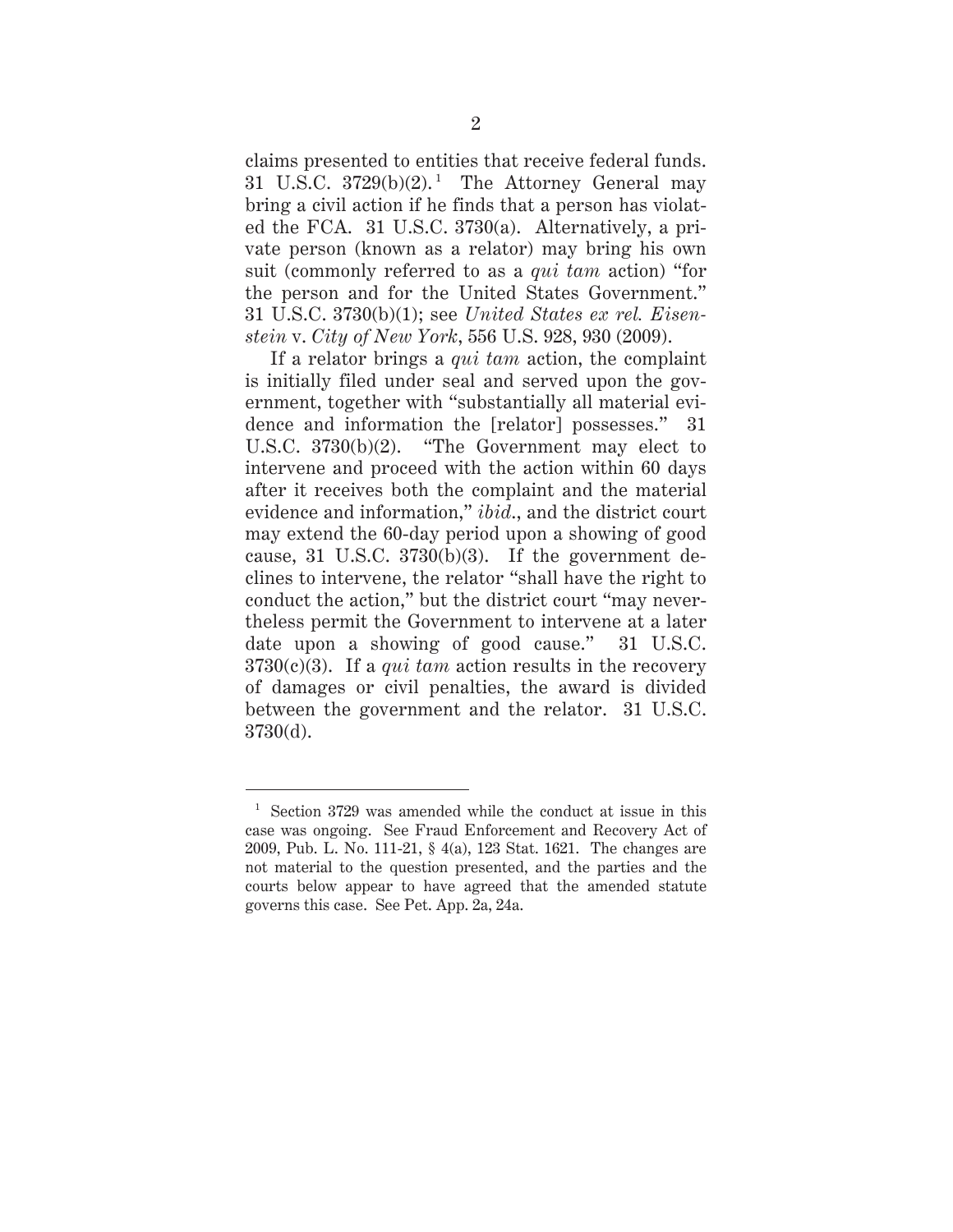2. This *qui tam* action alleges that a pharmaceutical company caused false claims to be presented to the federal Medicare and Medicaid programs by promoting one of its drugs for uses that have not been approved by the Food and Drug Administration (FDA).

a. Under the Federal Food, Drug, and Cosmetic Act (FDCA), 21 U.S.C. 301 *et seq.*, a new drug may not be introduced into interstate commerce unless FDA has approved a new drug application based on the agency's determination that the drug is safe and effective for its intended use. 21 U.S.C. 355(a) and (d). FDA must also approve the drug's labeling, which specifies, *inter alia*, the FDA-approved uses and dosages for the drug. 21 U.S.C.  $355(b)(1)(F)$  and (d); 21 C.F.R. 201.5(b), 201.55-201.57.

Because a drug that is safe and effective for one use may be neither safe nor effective for others, FDA approval extends only to the uses specified in a drug's approved application and labeling. 21 U.S.C. 355(d). A new drug that is distributed for an intended use that has not been approved by FDA is "misbranded," and the FDCA prohibits its distribution in interstate commerce. 21 U.S.C. 352(f); 21 C.F.R. 201.5; see 21 U.S.C. 331(a). A drug's "intended uses" are determined by the objective intent of the drug manufacturer, which may be demonstrated by the drug's "advertising" and by other "oral or written statements" by the manufacturer or its representatives. 21 C.F.R. 201.128. Accordingly, a manufacturer's promotion of a drug for unapproved uses may constitute evidence that the manufacturer has violated the FDCA's misbranding provisions by distributing a drug for an intended use that has not been approved by FDA. See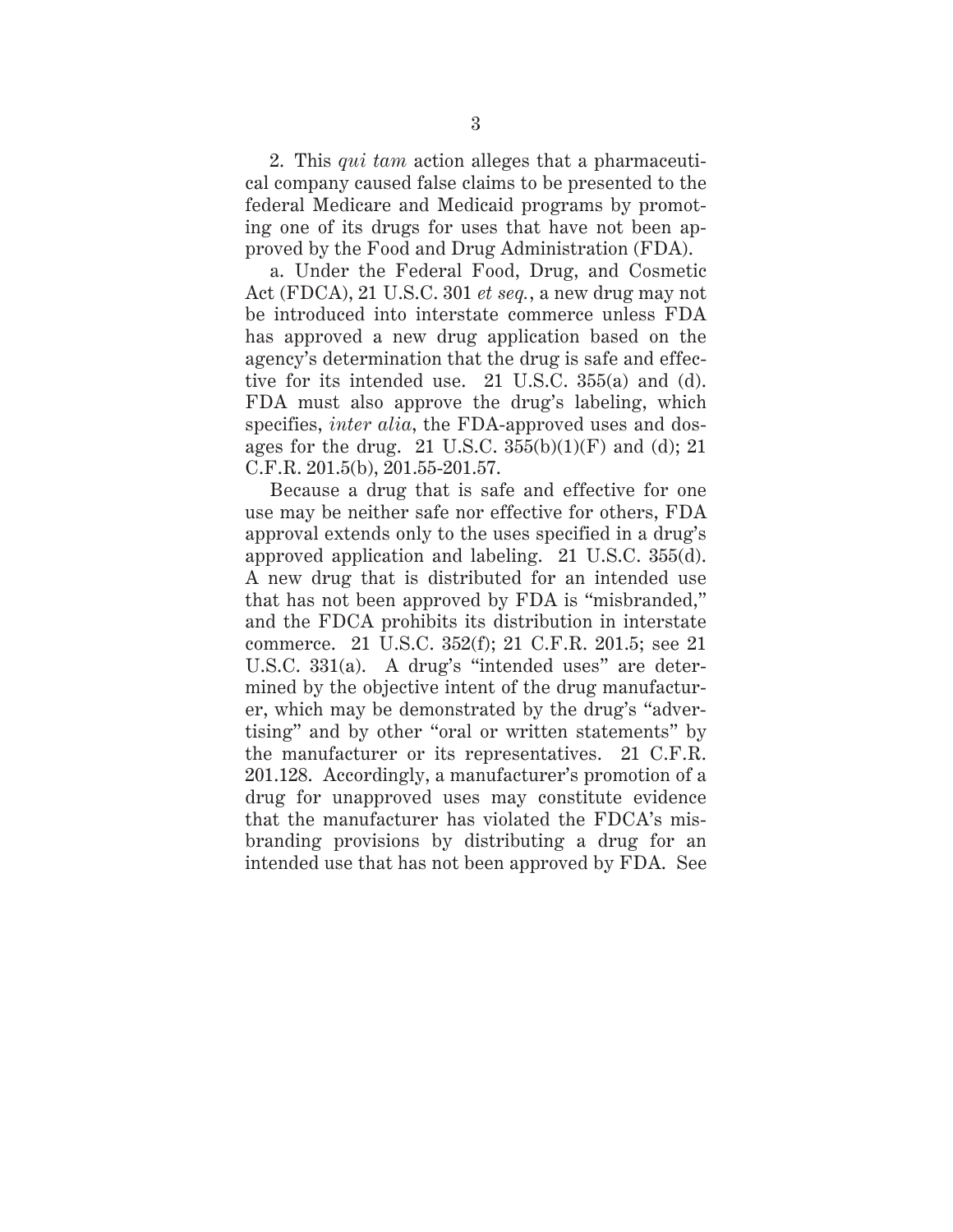*Washington Legal Found.* v. *Henney*, 202 F.3d 331, 332-333 (D.C. Cir. 2000).

FDA does not, however, attempt to regulate the practice of medicine. Once a drug is approved for one use at one dosage, doctors are free to prescribe it for unapproved uses or at other dosages—a practice that is sometimes called "off-label" prescribing. See 59 Fed. Reg. 59,820, 59,821 (Nov. 18, 1994); *Washington Legal Found.*, 202 F.3d at 332-333; cf. *Buckman Co.* v. *Plaintiffs' Legal Comm.*, 531 U.S. 341, 350-351 (2001) (discussing the similar statutory scheme governing medical devices).

b. Although prescriptions for unapproved uses are not prohibited by the FDCA, they may be ineligible for reimbursement under the federal Medicare and Medicaid programs. "Medicare is a federally funded health insurance program for the elderly and disabled." *Thomas Jefferson Univ.* v. *Shalala*, 512 U.S. 504, 506 (1994). Medicaid is a cooperative federalstate program that funds medical care for needy individuals. *Arkansas Dep't of Health & Human Servs.* v. *Ahlborn*, 547 U.S. 268, 275 (2006). Both programs provide coverage for certain prescription drugs. See 42 U.S.C. 1395w-102 (2006 & Supp. V 2011) (Medicare); 42 U.S.C. 1396r-8 (2006 & Supp. V 2011) (Medicaid). To be eligible for reimbursement, however, a drug generally must be prescribed for an FDAapproved use or for another "medically accepted indication" listed in one of several statutorily specified compendia. 42 U.S.C. 1395w-102(e)(1) (2006 & Supp. V 2011); 42 U.S.C. 1395w-102(e)(4) (Supp. V 2011); 42 U.S.C. 1396b(i)(10), 1396r-8(k)(3) and (6); see 42 U.S.C.  $1396r-8(g)(1)(B)(i)$  (identifying compendia).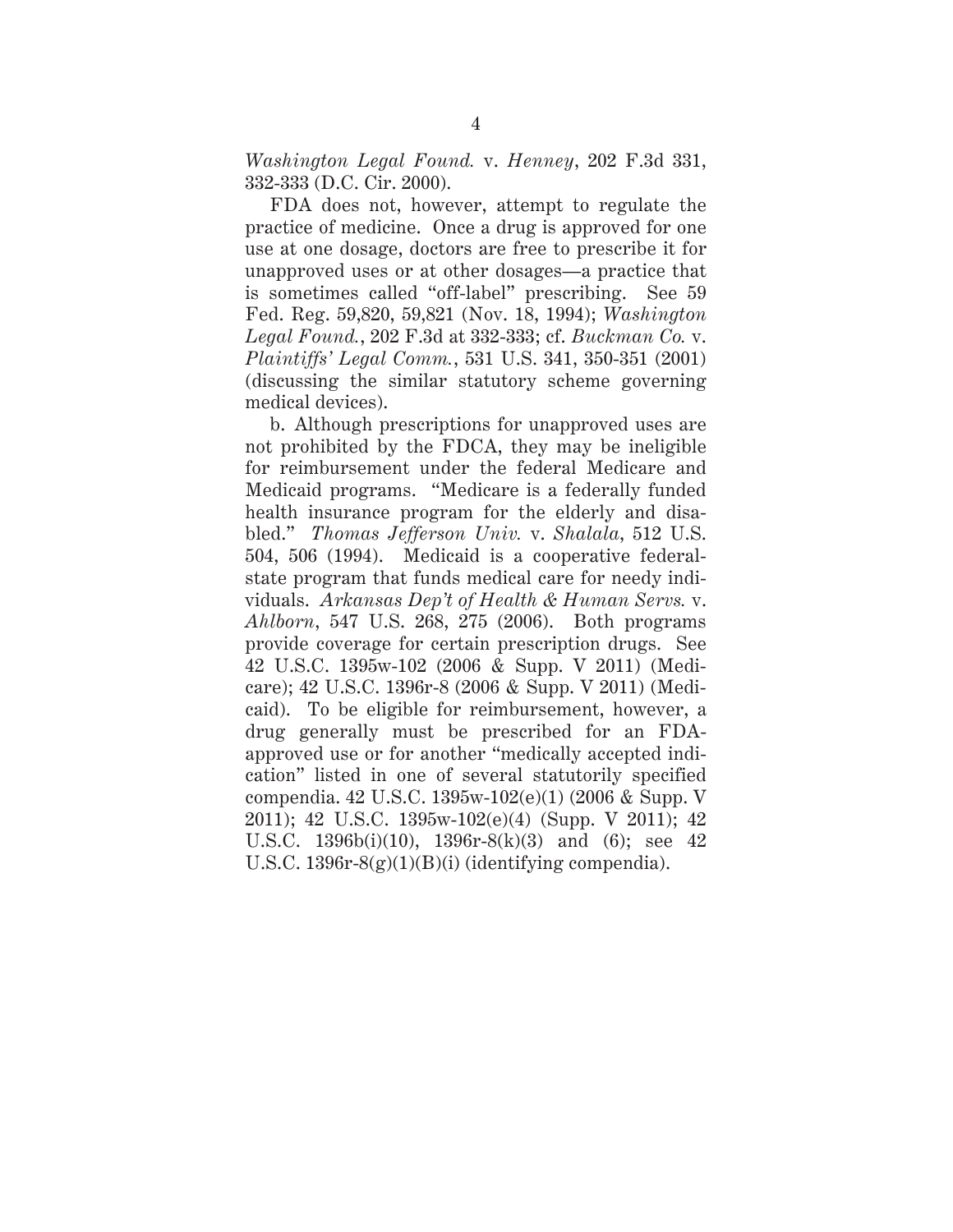c. Petitioner Noah Nathan is a sales manager employed by respondent Takeda Pharmaceuticals. Pet. App. 2a. Respondent manufacturers and sells a drug known as Kapidex, which suppresses the production of stomach acid. *Id.* at 3a.<sup>2</sup> FDA has approved Kapidex for three indications: (1) for the healing of erosive esophagitis (EE), a condition in which refluxed stomach acid causes ulcers in the throat, with a recommended dose of 60 milligrams daily; (2) for the maintenance of healed EE, with a recommended dose of 30 milligrams daily; and (3) for the treatment of non-erosive gastroesophageal reflux disease (GERD), commonly known as heartburn or acid reflux, with a recommended dose of 30 milligrams daily. *Id.* at 4a. Petitioner alleged that the relevant compendia do not specify any other medically accepted indications for Kapidex, and that these three FDA-approved uses are therefore the only ones eligible for reimbursement under Medicare and Medicaid. *Id.* at 77a.

Petitioner contended that respondent had violated the FCA by knowingly causing Kapidex prescriptions written for unapproved uses to be presented to Medicare and Medicaid for reimbursement. Specifically, petitioner alleged that respondent had urged doctors to prescribe 60-milligram doses of Kapidex to GERD patients because respondent believed that a 60 milligram dose was more effective in treating GERD than the 30-milligram dose specified in the FDAapproved labeling. Pet. App. 3a-4a. For example, petitioner alleged that respondent had offered samples of Kapidex exclusively in the 60-milligram dose and had provided those samples to primary care phy-

<sup>2</sup> Kapidex is now known as "Dexilant." Pet. App. 3a n.3. Like the decisions below, this brief refers to the drug as Kapidex.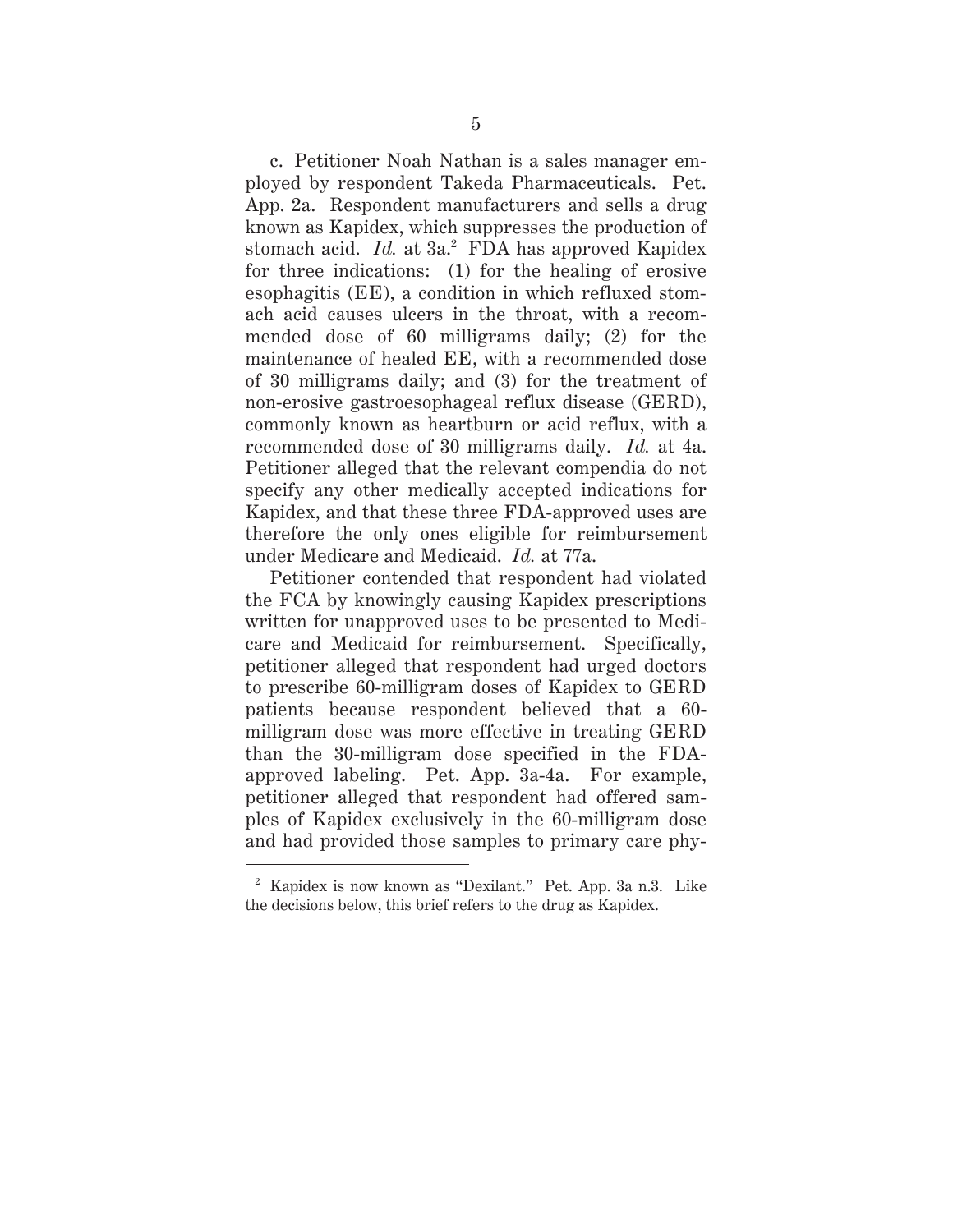sicians and other doctors who treat GERD but generally do not treat active EE, the only condition for which a 60-milligram dose is approved. *Id.* at 4a. Petitioner alleged that respondent's actions had caused doctors to write prescriptions for unapproved uses; that some of those prescriptions had gone to patients covered by Medicare and Medicaid; and that false claims had resulted when those patients or their health care providers sought reimbursement from the federal health care programs. *Id.* at 41a, 44a-45a.

3. Petitioner filed his *qui tam* complaint in September 2009. The government declined to intervene, and petitioner amended his complaint twice after it was unsealed. The district court dismissed the complaint without prejudice, finding it deficient in several respects. Pet. App. 17a-18a & n.10. Petitioner then filed a third amended complaint, which the district court dismissed with prejudice on two alternative grounds. *Id.* at 19a-31a.

a. The district court first held that the complaint failed to satisfy Federal Rule of Civil Procedure 9(b), which provides that a complaint alleging fraud "must state with particularity the circumstances constituting fraud." See Pet. App. 22a-28a. The court noted that petitioner's complaint "failed to identify any specific instances in which [respondent] caused a pharmacist or other healthcare provider to submit a claim for reimbursement to the government based on a nonreimbursable prescription." *Id.* at 24a. Instead, the complaint relied on "a combination of statistics and general allegations." *Ibid.*

The district court held that this "statistics-based" approach failed to satisfy Rule 9(b). Pet. App. 24a. In particular, the court rejected petitioner's reliance on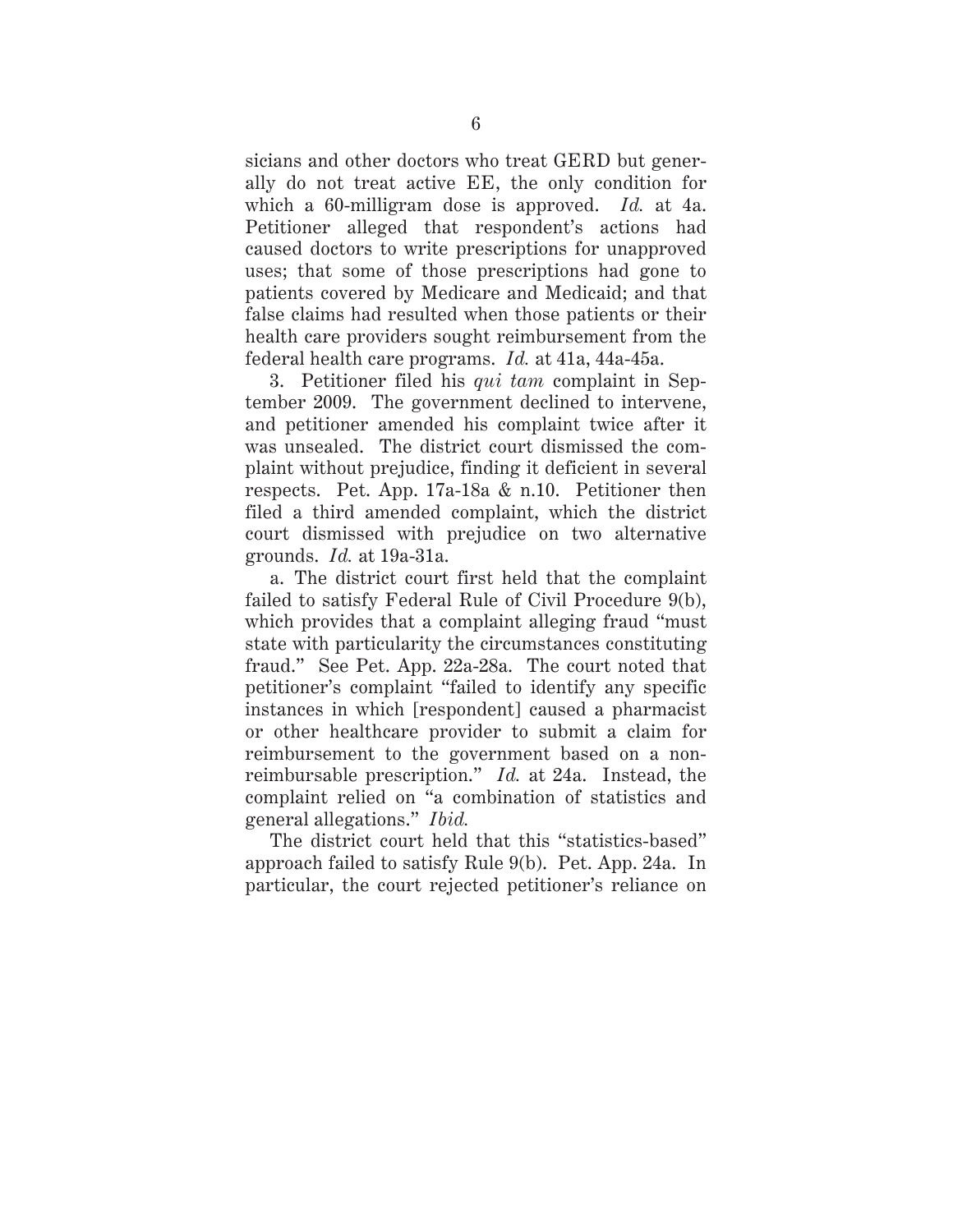98 Kapidex prescriptions written by 16 primary care physicians. Petitioner's complaint identified the 16 doctors by name, listed the month in which each prescription was written, and further alleged that each of the 98 prescriptions was submitted to Medicare for reimbursement. *Id.* at 26a-27a; see *id.* at 105a-109a. Petitioner did not, however, "allege that the prescriptions issued were in fact for 60 milligram doses." *Id.* at 26a. Instead, petitioner argued that it was reasonable to infer that more than 90% of the 98 prescriptions were for 60-milligram doses because the 16 doctors had received 60-milligram samples of Kapidex, and because more than 90% of respondent's overall sales of Kapidex are at the 60-milligram dose. *Ibid.* The district court rejected that inference as too speculative, concluding that petitioner had not "allege[d] any basis on which to assume that the overall level of 60 milligram doses, as a percentage of overall Kapidex sales, corresponds to the prescriptions that were actually issued by these [16] primary care physicians." *Id* at 26a-27a*.* 3

b. The district court also held, in the alternative, that petitioner's complaint lacked plausible allegations that respondent had "caused" the presentation of false claims within the meaning of Section  $3729(a)(1)(A)$ . Pet. App. 28a-29a. The court concluded that, even if Kapidex prescriptions for unapproved uses were submitted to Medicare and Medicaid for reimbursement, petitioner had failed to plead facts supporting a plau-

<sup>&</sup>lt;sup>3</sup> In the lower courts, petitioner unsuccessfully argued that other, more general allegations in his complaint independently satisfied Rule 9(b). Pet. App. 11a-16a, 24a-28a. His petition for certiorari, however, relies only on the 98 prescriptions written by 16 primary care physicians. See Pet. 9-10, 30-31.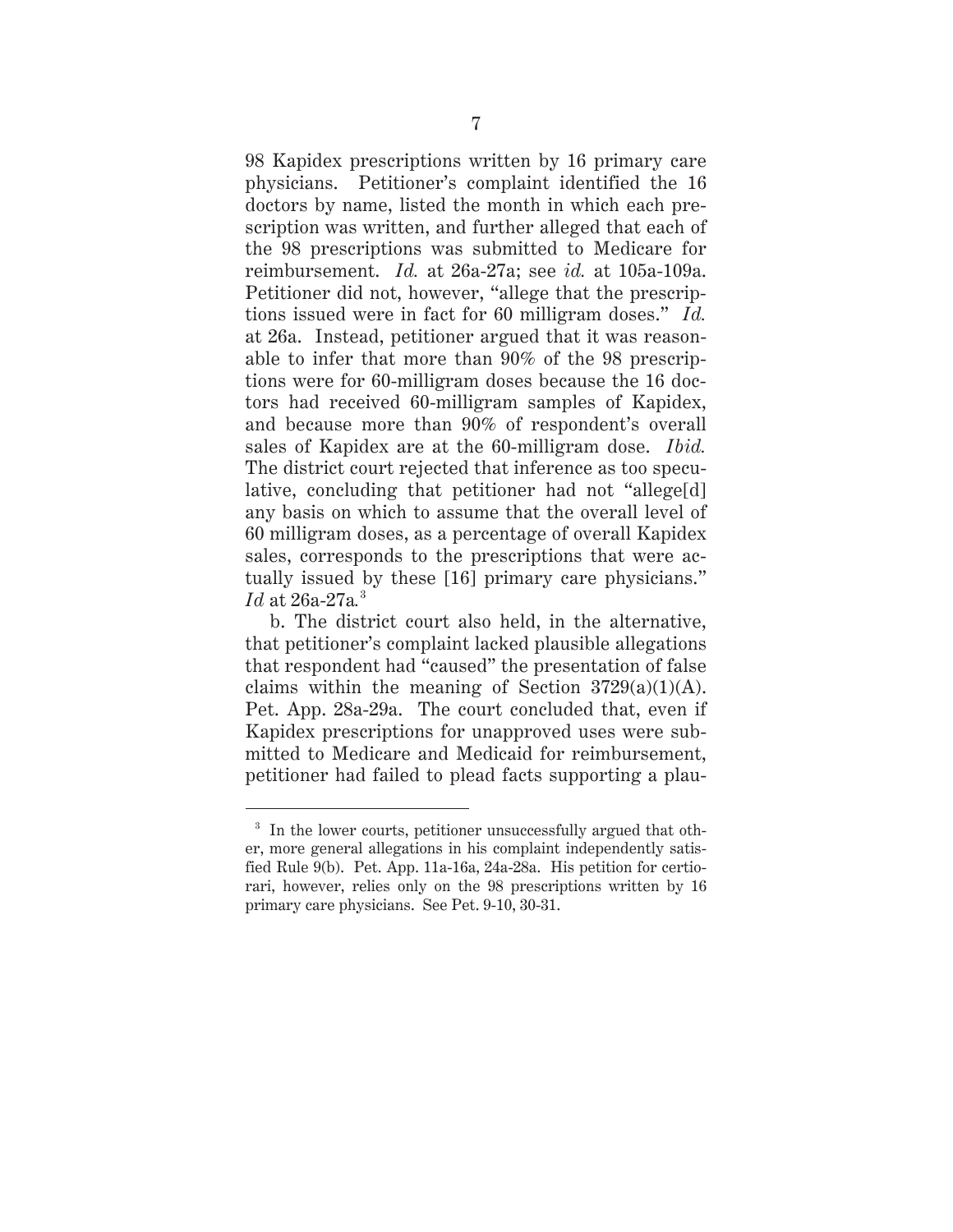sible inference that those prescriptions were caused by respondent's actions rather than by the independent judgment of the prescribing physicians. *Id.* at 29a.

4. The court of appeals affirmed. Pet. App. 1a-18a. The court held that petitioner's complaint did not satisfy Rule 9(b) and the plausibility standard set forth in *Ashcroft* v. *Iqbal*, 556 U.S. 662, 678 (2009), because petitioner had "failed to plausibly allege that any false claims had been presented to the government for payment." Pet. App. 2a.

The court of appeals first addressed the pleading standards governing FCA complaints, which must satisfy Rule 9(b) and must "state a claim to relief that is plausible on its face," *Iqbal*, 556 U.S. at 678. See Pet. App. 5a-6a. The court held that, because "liability under the Act attaches only to a claim actually presented to the government for payment," a relator must "plead plausible allegations of presentment." *Id.* at 8a. The court further held that, under both Rule 9(b) and "the general plausibility standard of *Iqbal*," "'some indicia of reliability' must be provided in the complaint to support the allegation that an actual false claim was presented to the government." *Id.* at 8a-9a (quoting *United States ex rel. Clausen* v. *Laboratory Corp. of Am.*, 290 F.3d 1301, 1311 (11th Cir. 2002), cert. denied, 537 U.S. 1105 (2003)).

The court of appeals identified some prior judicial decisions holding that "Rule 9(b) can be satisfied in the absence of particularized allegations of specific false claims." Pet. App. 9a. In the view of the court below, those cases involved circumstances in which "specific allegations of the defendant's fraudulent conduct necessarily led to the plausible inference that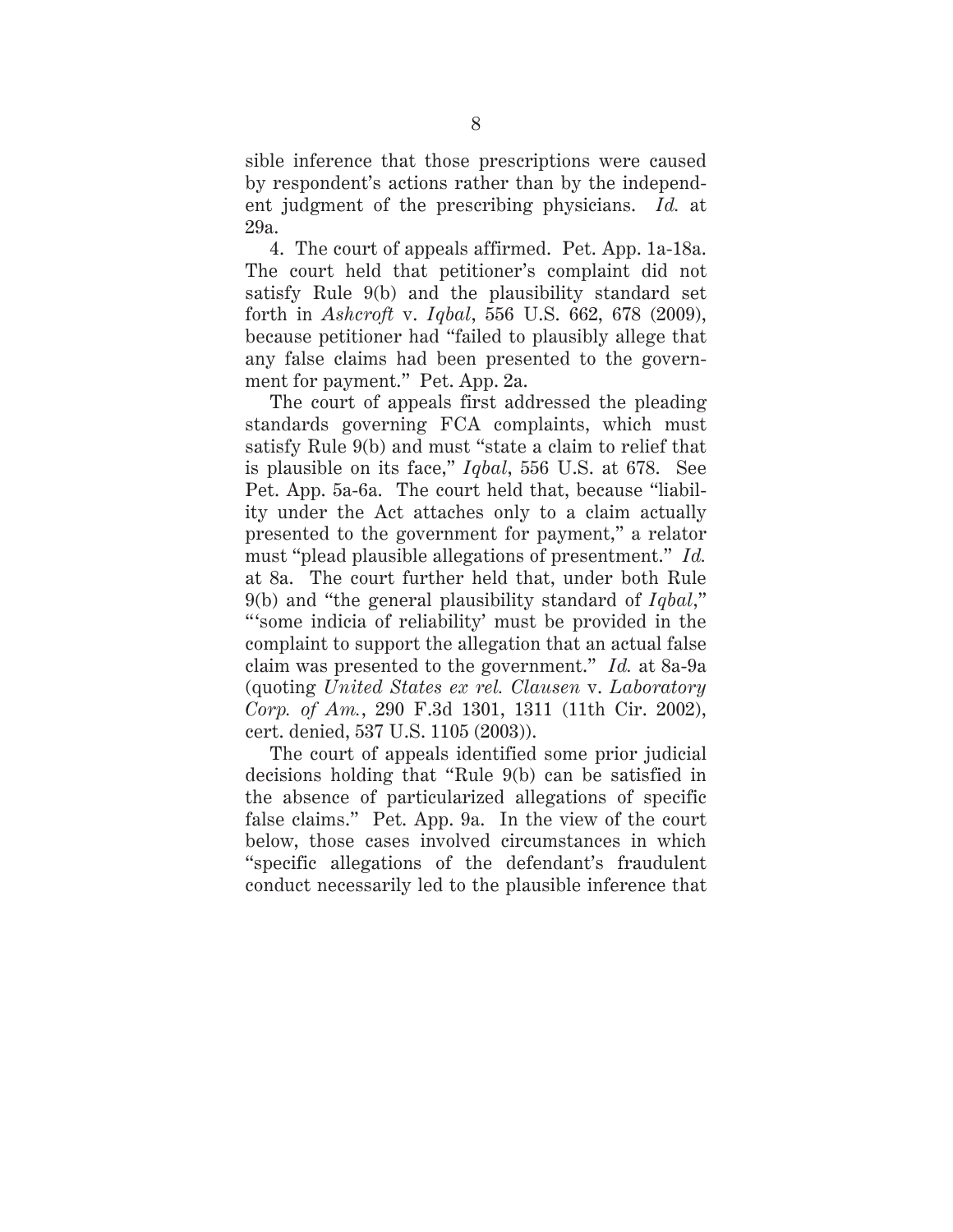false claims were presented to the government." *Id.* at 9a-10a (citing *United States ex rel. Grubbs* v. *Kanneganti*, 565 F.3d 180, 192 (5th Cir. 2009); *United States ex rel. Duxbury* v. *Ortho Biotech Prods., L.P.*, 579 F.3d 13, 30 (1st Cir. 2009), cert. denied, 130 S. Ct. 3454 (2010)). The court concluded, however, that where the defendant's alleged conduct "*could* have led, but *need not necessarily* have led, to the submission of false claims, a relator must allege with particularity that specific false claims actually were presented to the government." *Id.* at 10a. The court of appeals added that, "[t]o the extent that other cases apply a more relaxed construction of Rule 9(b)," the court "disagree[d] with that approach." *Ibid.*

The court of appeals then applied this standard to petitioner's allegation that 16 primary care physicians had written 98 Kapidex prescriptions that were submitted to Medicare. The court explained that, although petitioner "allege[d] that these [98] claims were presented to the government for payment," he did not "plausibly allege that the prescriptions were written for off-label uses." Pet. App. 13a. The court of appeals rejected as too "speculative" petitioner's contention that, because more than 90% of *all* Kapidex prescriptions are for the 60-milligram dose, a comparable percentage of these 98 specific prescriptions likely were for that dose. *Id.* at 13a-14a. The court also noted that, even if some of the 98 prescriptions had been for the 60-milligram dose, those prescriptions were not necessarily ineligible for reimbursement because they could have been written to treat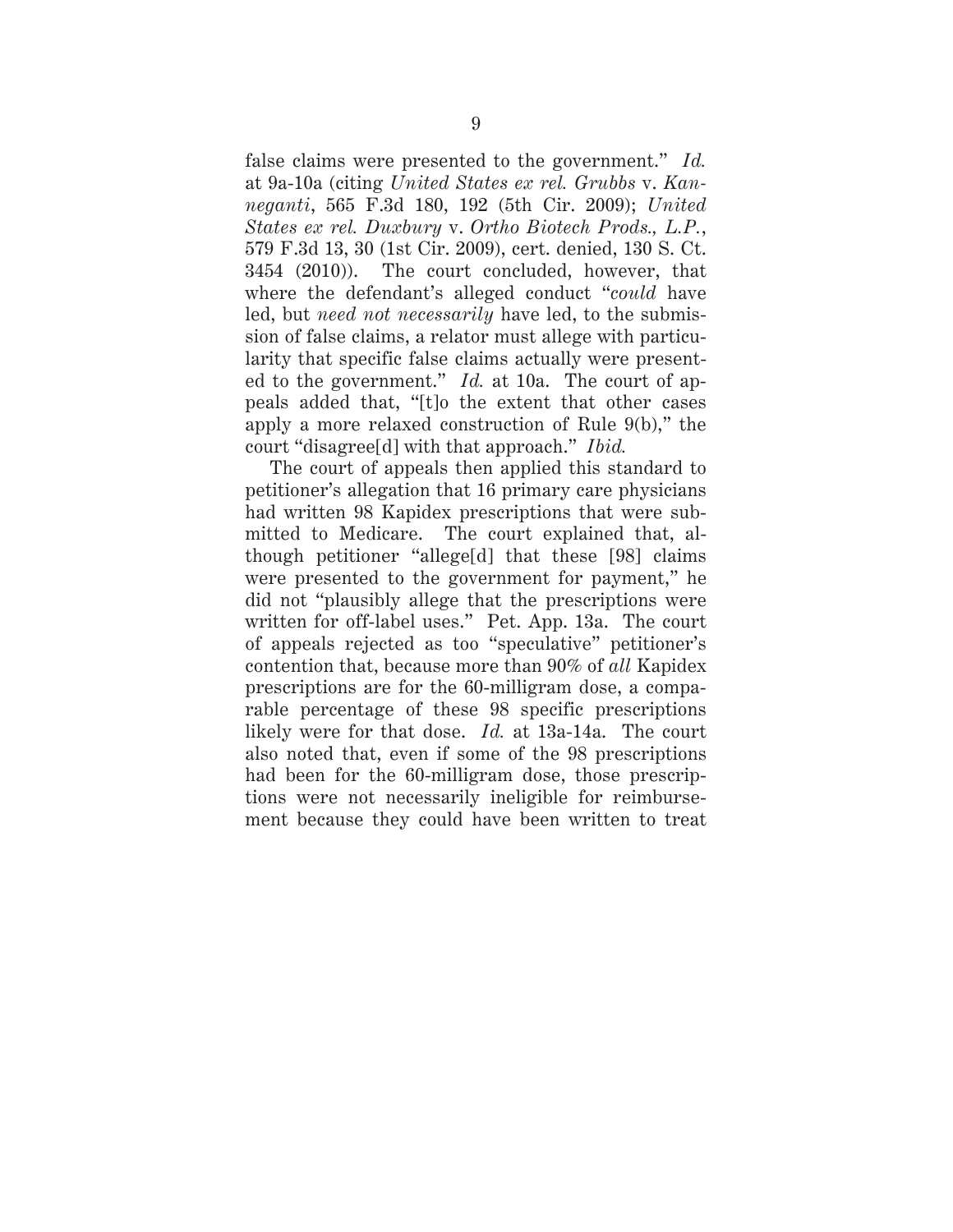active EE, a condition for which the 60-milligram dose is approved.  $Id.$  at  $14a<sup>4</sup>$ 

#### **DISCUSSION**

Although the disagreement is not as clearly defined as petitioner contends, lower courts have reached inconsistent conclusions about the precise manner in which a *qui tam* relator may satisfy the requirements of Rule 9(b). Several courts of appeals have correctly held that a *qui tam* complaint satisfies Rule 9(b) if it contains detailed allegations supporting a plausible inference that false claims were submitted to the government, even if the complaint does not identify specific requests for payment. Other decisions, however, have articulated a per se rule that a relator must plead the details of particular false claims—that is, the dates and contents of bills or other demands for payment—to overcome a motion to dismiss.

This per se rule is unsupported by Rule 9(b) and undermines the FCA's effectiveness as a tool to combat fraud against the United States. Indeed, even those circuits that initially endorsed the per se rule have issued subsequent decisions that appear to adopt a more nuanced approach. The disagreement among the circuits therefore may be capable of resolution without this Court's intervention. If that disagreement persists, however, this Court's review to clarify the applicable pleading standard may ultimately be warranted in an appropriate case.

<sup>4</sup> Because it affirmed the dismissal of petitioner's complaint based on the failure to plausibly allege that false claims were presented to the government, the court of appeals did not consider the district court's alternative holding that petitioner had failed adequately to allege causation. Pet. App. 5a.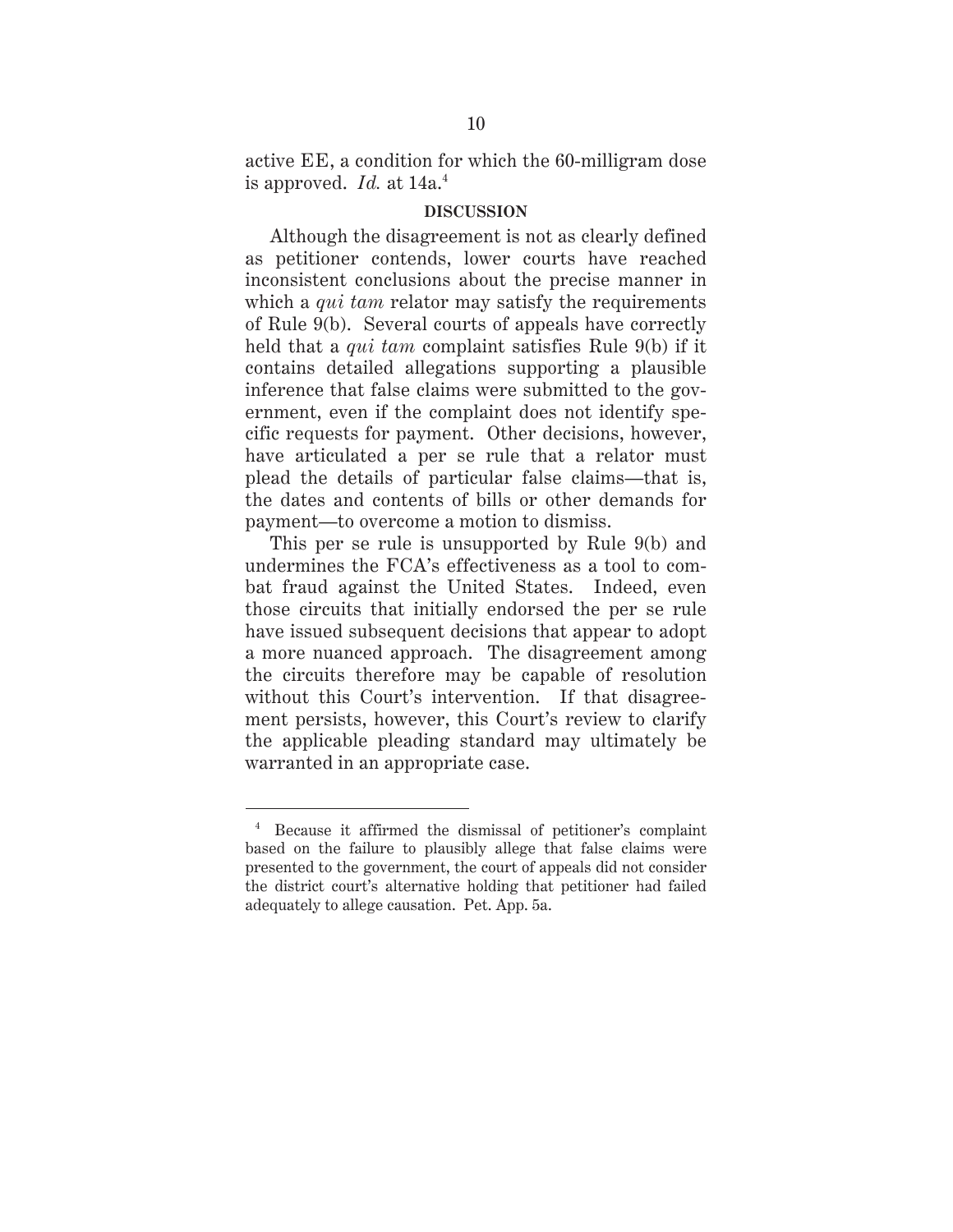This case, however, is not a suitable vehicle for resolving the question presented. The court below correctly held that petitioner's complaint failed to satisfy the requirements of both Rule 9(b) and *Ashcroft* v. *Iqbal*, 556 U.S. 662 (2009), because it did not plausibly allege that false claims were presented to the government. Because the complaint failed not merely for lack of specificity, but also for lack of plausibility, this suit could not go forward even under the pleading standard most favorable to relators. Particularly because the issue continues to percolate in the lower courts, this Court's consideration of the question presented should await a case in which it would be outcome-determinative.

1. The lower courts have reached conflicting results about the application of Rule 9(b) in the FCA context. Recent decisions, however, create some uncertainty about the extent of the disagreement.

a. Although a plaintiff "must state with particularity the circumstances constituting fraud," Fed. R. Civ. P. 9(b), several courts of appeals have correctly recognized that pleading the details of a specific false claim presented to the government is not an indispensable requirement of a viable FCA complaint. Even at trial, "a plaintiff does not necessarily need the exact dollar amounts, billing numbers, or dates to prove to a preponderance that fraudulent bills were actually submitted." *United States ex rel. Grubbs* v. *Kanneganti*, 565 F.3d 180, 190 (5th Cir. 2009). To demand those details to survive a motion to dismiss is "significantly more than any federal pleading rule contemplates." *Ibid.* Accordingly, several courts have held that a relator's complaint satisfies Rule 9(b) if it "alleg[es] particular details of a scheme to submit false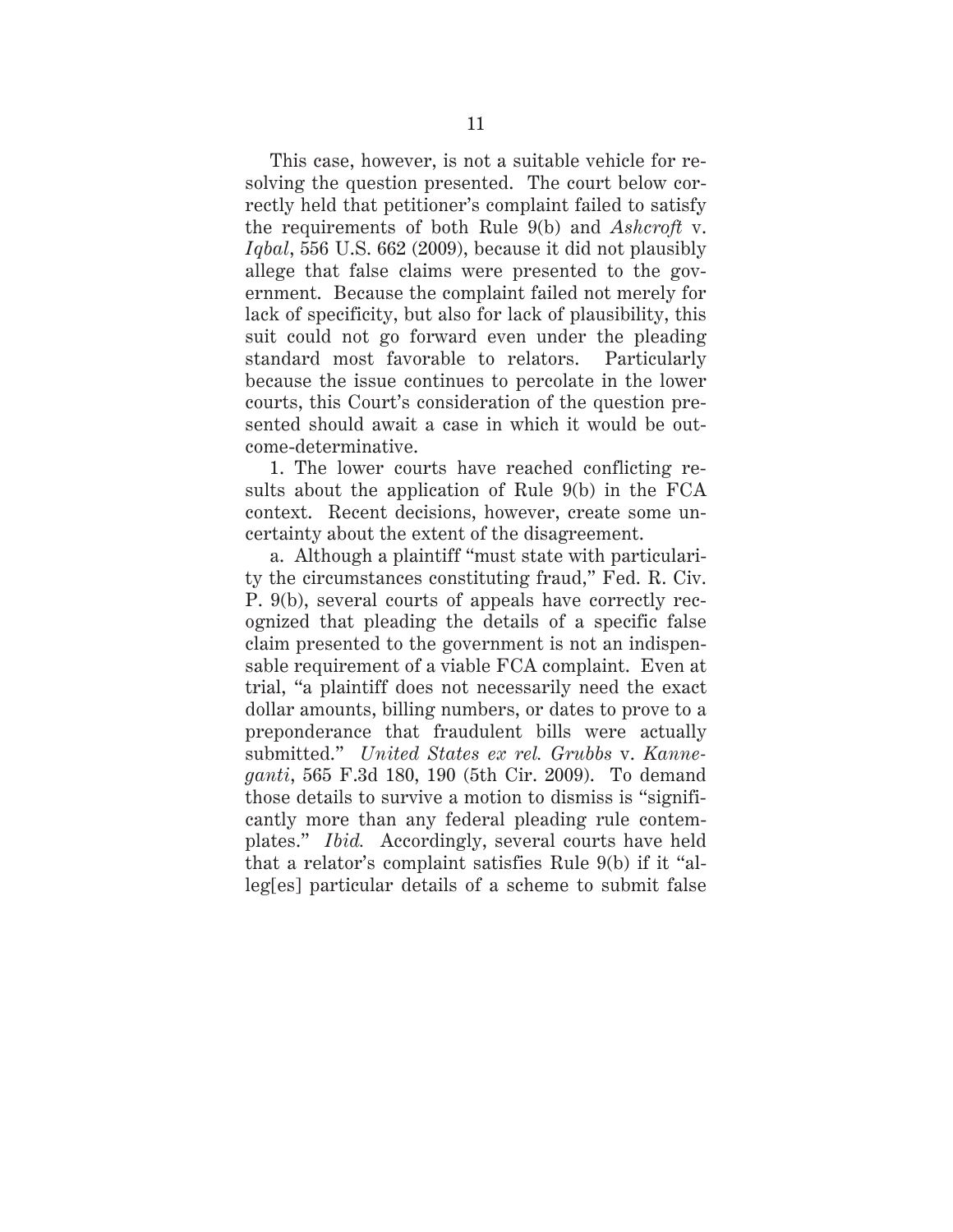claims paired with reliable indicia that lead to a strong inference that claims were actually submitted." *Ibid.*; see *Ebeid* v. *Lungwitz*, 616 F.3d 993, 998-999 (9th Cir.) (same), cert. denied, 131 S. Ct. 801 (2010); *United States ex rel. Lusby* v. *Rolls-Royce Corp.*, 570 F.3d 849, 854 (7th Cir. 2009) (Easterbrook, C.J.) ("We don't think it essential for a relator to produce the invoices (and accompanying representations) at the outset of the suit.").

The First and Fourth Circuits have also declined to adopt a per se rule requiring relators to plead specific false claims. The First Circuit has held that where as in this case—a *qui tam* complaint alleges that "the defendant induced *third parties* to file false claims with the government," the complaint can "satisfy Rule" 9(b) by providing 'factual or statistical evidence to strengthen the inference of fraud beyond possibility' without necessarily providing details as to each false claim." *United States ex rel. Duxbury* v. *Ortho Biotech Prods., L.P.*, 579 F.3d 13, 29 (2009) (quoting *United States ex rel. Rost* v. *Pfizer, Inc.*, 507 F.3d 720, 733 (1st Cir. 2007)), cert. denied 130 S. Ct. 3454 (2010). In the decision below, the Fourth Circuit endorsed the results in *Grubbs* and *Duxbury* and indicated that a relator need not identify particular false claims when "specific allegations of the defendant's fraudulent conduct necessarily [lead] to the plausible inference that false claims were presented to the government." Pet. App. 9a.

b. By contrast, the Sixth, Eighth, Tenth, and Eleventh Circuits have issued decisions finding that particular *qui tam* complaints should be dismissed under Rule 9(b) because the relators failed to identify specific requests for payment. See, *e.g.*, *United States ex*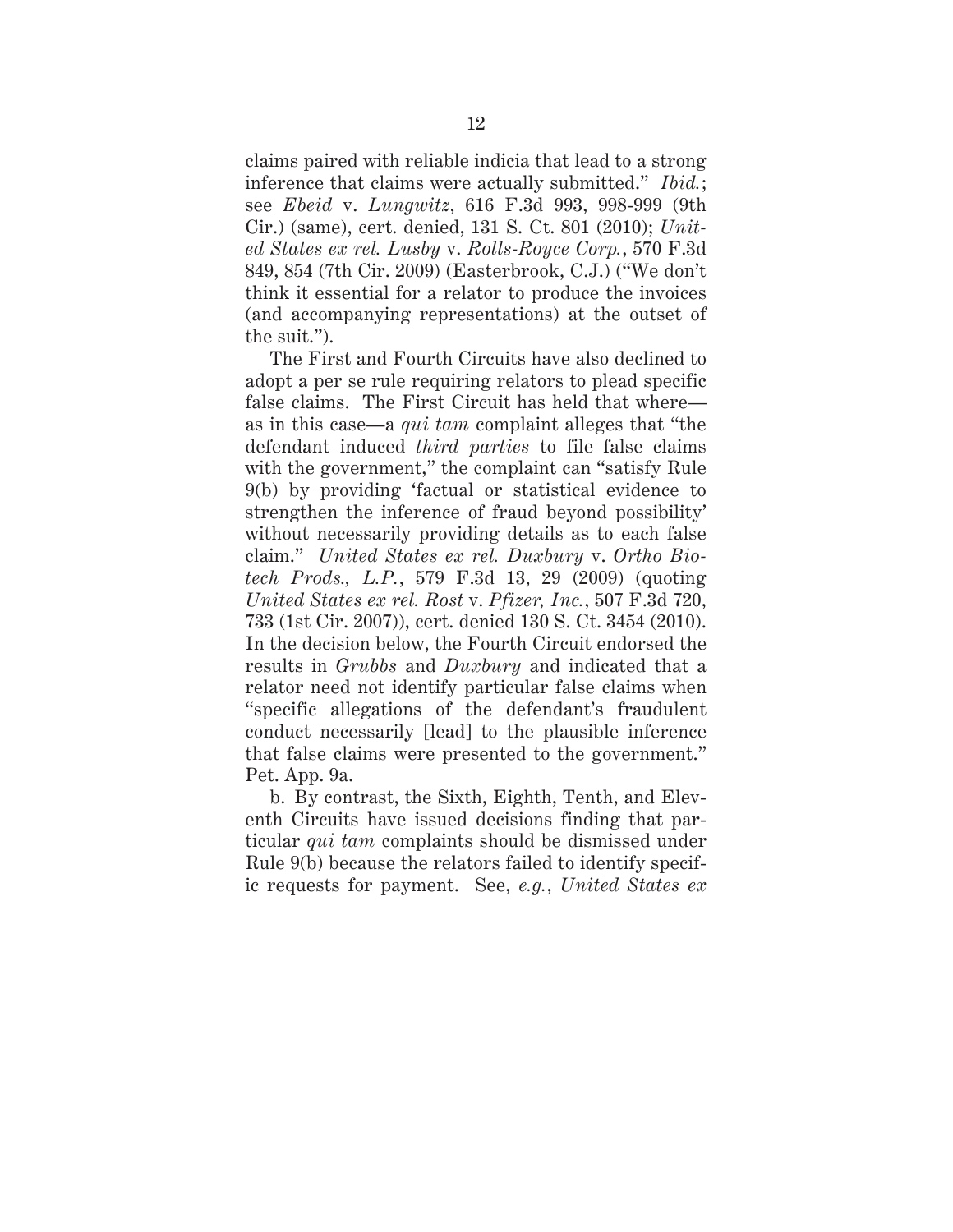*rel. Bledsoe* v. *Community Health Sys., Inc.*, 501 F.3d 493, 504 (6th Cir. 2007) ("We hold that pleading an actual false claim with particularity is an indispensable element of a complaint that alleges a FCA violation in compliance with Rule 9(b)."); *United States ex rel. Joshi* v. *St. Luke's Hosp., Inc.*, 441 F.3d 552, 560 (8th Cir.) (requiring a relator to plead "some representative examples" of false claims), cert. denied, 549 U.S. 881 (2006); *United States ex rel. Sikkenga* v. *Regence BlueCross BlueShield*, 472 F.3d 702, 727-728 (10th Cir. 2006) (affirming dismissal of a complaint that failed "to identify any specific [false] claim"); *Hopper* v. *Solvay Pharm., Inc.*, 588 F.3d 1318, 1326 (11th Cir. 2009) (holding that a relator must plead a specific false claim to avoid dismissal), cert. denied, 130 S. Ct. 3465 (2010).

These courts, however, have not consistently adhered to this rigid understanding of Rule 9(b). The Sixth Circuit recently left open the possibility "that the requirement that a relator identify an actual false claim may be relaxed when, even though the relator is unable to produce an actual billing or invoice, he or she has pled facts which support a strong inference that a claim was submitted." *Chesbrough* v. *VPA, P.C.*, 655 F.3d 461, 471 (2011). The Tenth Circuit has likewise stated that an FCA complaint "need only show the specifics of a fraudulent scheme and provide an adequate basis for a reasonable inference that false claims were submitted as part of that scheme." *United States ex rel. Lemmon* v. *Envirocare of Utah, Inc.*, 614 F.3d 1163, 1172 (2010) (citing *Duxbury*, 579 F.3d at 29; *Lusby*, 570 F.3d at 854-855; *Grubbs*, 565 F.3d at 190). And both the Eighth and Eleventh Circuits have allowed *qui tam* complaints to proceed notwithstand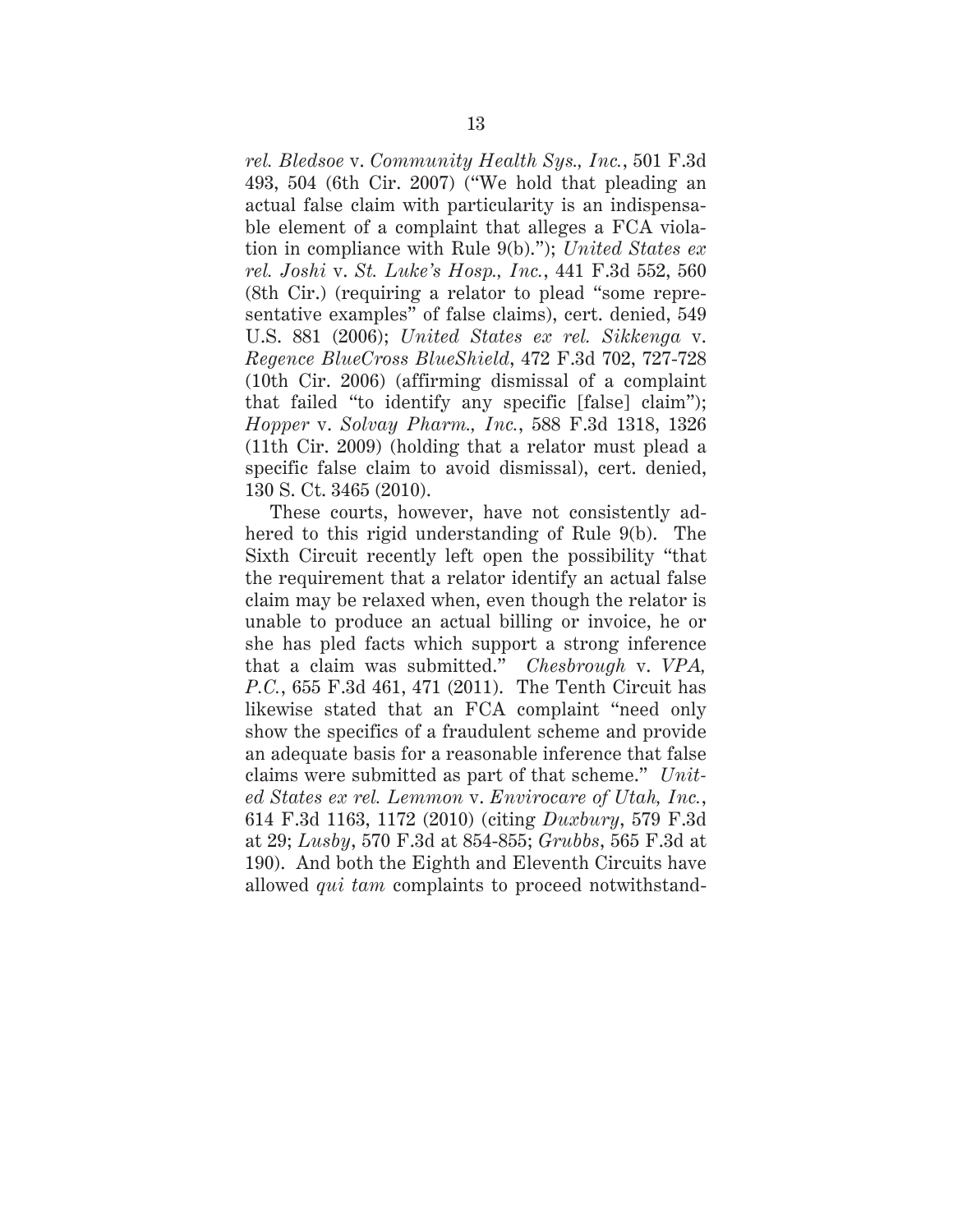ing relators' failure to identify "specific fraudulent claims for payment submitted to the government." *In re Baycol Prods. Litig.*, 732 F.3d 869, 875-877 (8th Cir. 2013); see *United States ex rel. Walker* v. *R&F Props. of Lake Cnty., Inc.*, 433 F.3d 1349, 1360 (11th Cir. 2005), cert. denied, 549 U.S. 1027 (2006); see also *United States ex rel. Clausen* v. *Laboratory Corp. of Am.*, 290 F.3d 1301, 1311 (11th Cir. 2002) (stating that a *qui tam* complaint must contain "some indicia of reliability \* \* \* to support the allegation of an actual false claim for payment") (emphasis omitted), cert. denied, 537 U.S. 1105 (2003).<sup>5</sup>

c. The current extent of the disagreement among the lower courts is thus uncertain, and the courts of appeals that have previously articulated a per se rule requiring relators to plead the details of specific false claims may have retreated from a rigid application of that rule. There is, however, at least some continuing uncertainty as to whether a *qui tam* complaint satisfies Rule 9(b) if it contains detailed allegations giving rise to a reasonable inference that false claims were submitted to the government, but does not identify specific requests for payment.

As the government explained when the Court sought the views of the United States on another petition raising the same question, a rigid rule that

<sup>&</sup>lt;sup>5</sup> The First Circuit, too, has shifted its approach to this question. In 2004, that court appeared to adopt a per se rule that "a relator must provide details that identify particular false claims for payment." *United States ex rel. Karvelas* v. *Melrose-Wakefield Hosp.*, 360 F.3d 220, 232, cert. denied, 543 U.S. 820 (2004). But the court later narrowed that holding, making clear that specific false claims need not be identified when the relator alleges that "the defendant induced *third parties* to file false claims with the government." *Duxbury*, 579 F.3d at 29.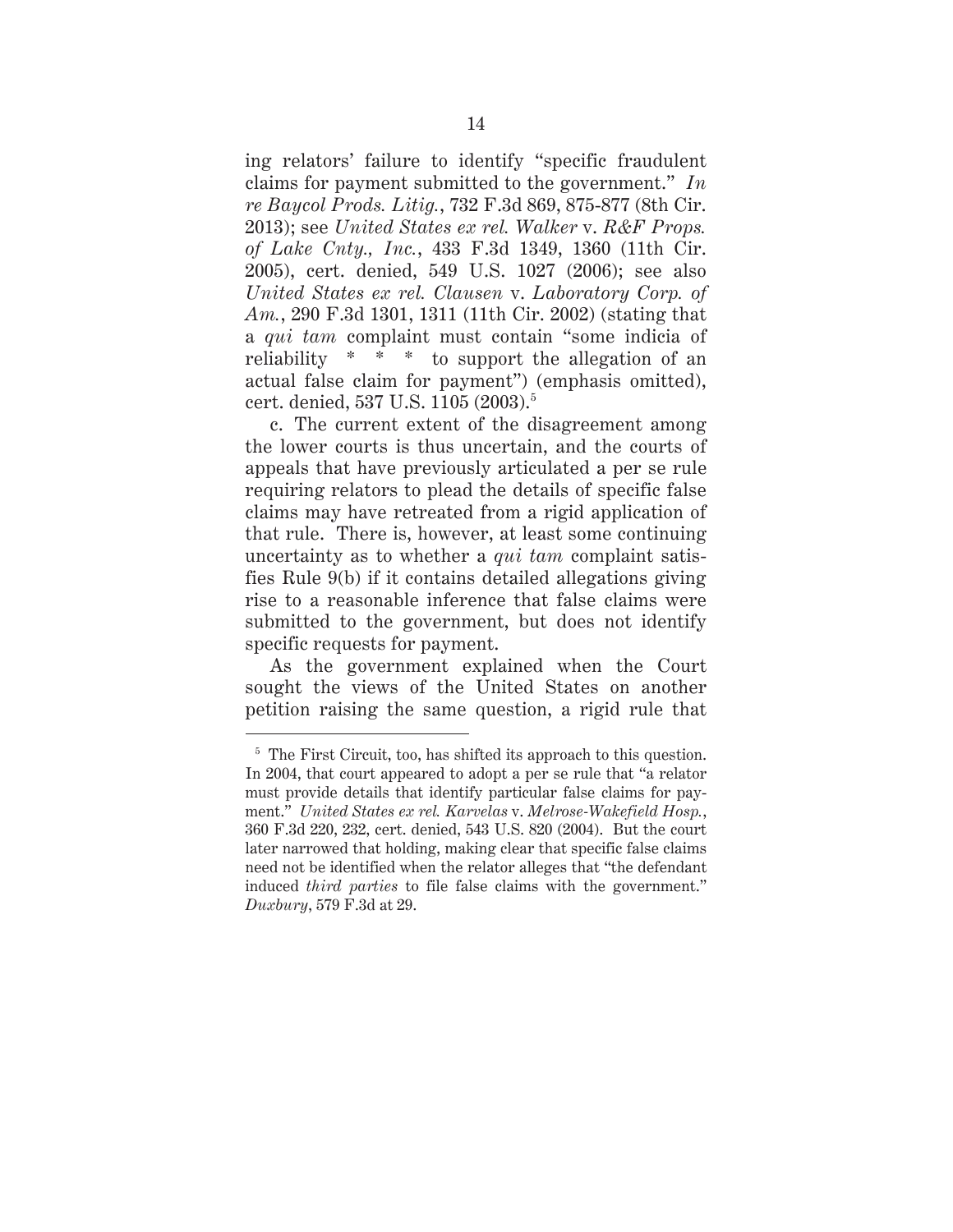such complaints are inadequate would hinder the ability of *qui tam* relators to perform the role that Congress intended them to play in the detection and remediation of fraud against the United States. See U.S. Amicus Br. at 16-17, *Ortho Biotech Prods., L.P.* v. *United States ex rel. Duxbury*, No. 09-654 (May 19, 2010). *Qui tam* complaints are often filed by the defendants' current and former employees. Such relators may be privy to detailed information indicating that their employers are engaged in fraud against the United States, and may be well-positioned to provide valuable assistance to the government's anti-fraud efforts, even if they are not privy to the details of the defendants' billing activities.

In *Lusby*, for example, an engineer who had worked for a government contractor alleged that his former employer had falsely represented that its aircraft engines met the government's specifications. See 570 F.3d at 853-854. And in *Grubbs*, a physician alleged that other doctors at his hospital had sought to recruit him into a scheme to bill the government for services they had not provided. See 565 F.3d at 191- 192. Both relators came forward with detailed, plausible allegations of fraud. Yet under a per se rule requiring *qui tam* complaints to identify specific false claims, both suits would have been dismissed because neither relator was familiar with the minutiae of his employer's billing. Because a prospective relator is unlikely to be privy to such details unless she "works in the defendant's accounting department," a rule demanding the details of specific false claims would "take[] a big bite out of *qui tam* litigation." *Lusby*, 570 F.3d at 854.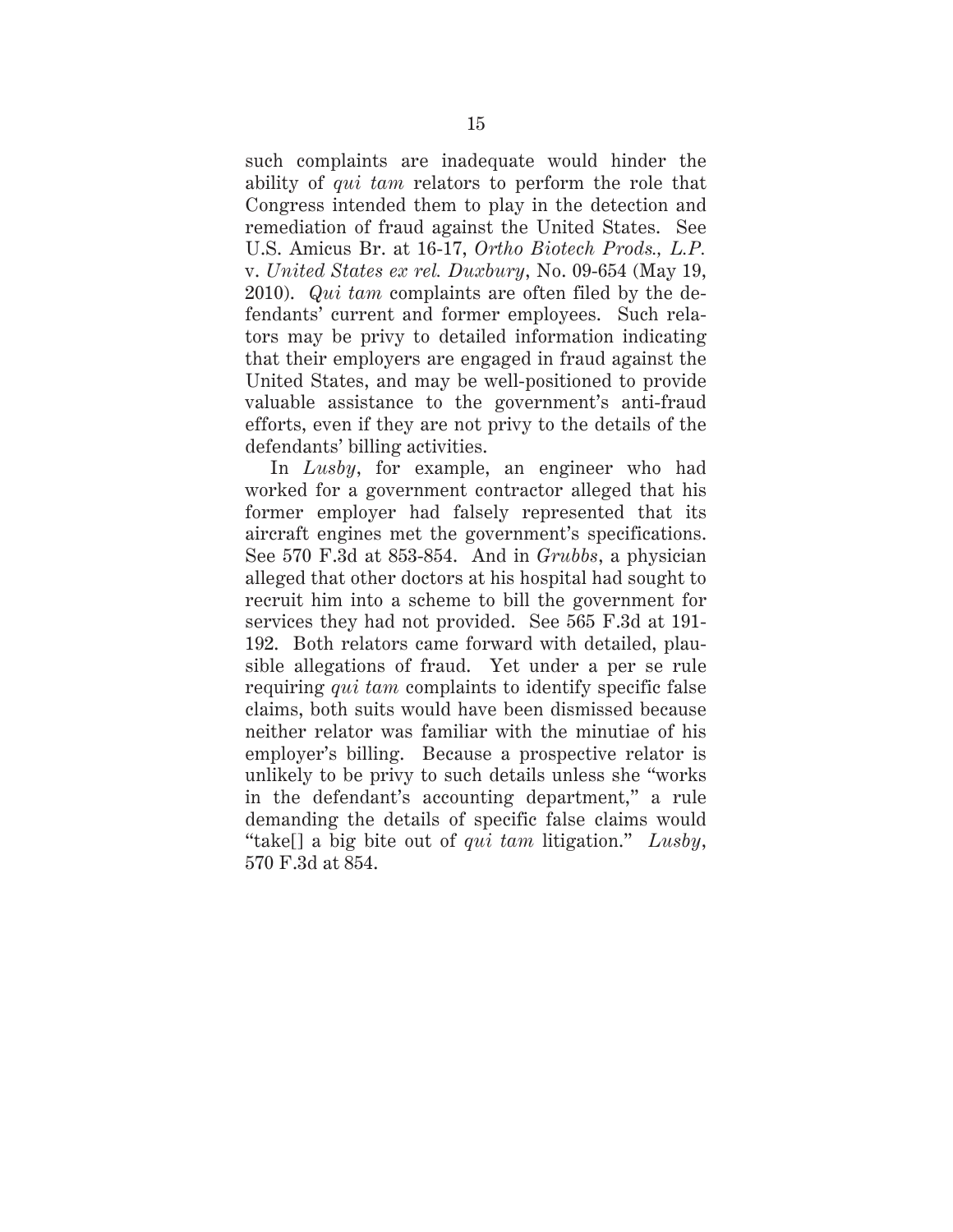Subjecting *qui tam* relators to a per se rule requiring the identification of specific false claims is especially unwarranted because it attaches dispositive significance to the relator's awareness of details that in most instances are already known to the government. The government rarely if ever needs a relator's assistance to identify claims for payment that have been submitted to the United States. Rather, relators typically contribute to the government's enforcement efforts by bringing to light other information that shows those claims to be false. Requiring *qui tam*  complaints to identify specific false claims thus would not meaningfully assist the government's enforcement efforts. To the contrary, the likely effect of such a requirement would be to discourage the filing of *qui tam* suits by relators—like those in *Grubbs* and *Lusby* —who would otherwise have the means and the incentive to expose frauds against the United States.

2. The proper application of Rule 9(b) in the FCA context is thus a significant issue. If one or more courts of appeals continue to adhere to the rigid view that petitioner attributes to the court below (but see pp. 13-14, *supra*), this Court's intervention may be warranted in a case where application of that approach appears to be outcome-determinative. This case, however, is not a suitable vehicle in which to take up the question. The court below correctly held that petitioner's complaint failed to satisfy Rule 9(b) and *Iqbal* because it does not plausibly allege that false claims were presented to the government. Petitioner's suit therefore could not go forward under the pleading standard adopted by any court of appeals.

a. Petitioner contends (Pet. 19-20; Reply Br. 3-4 & n.2) that the court of appeals found his complaint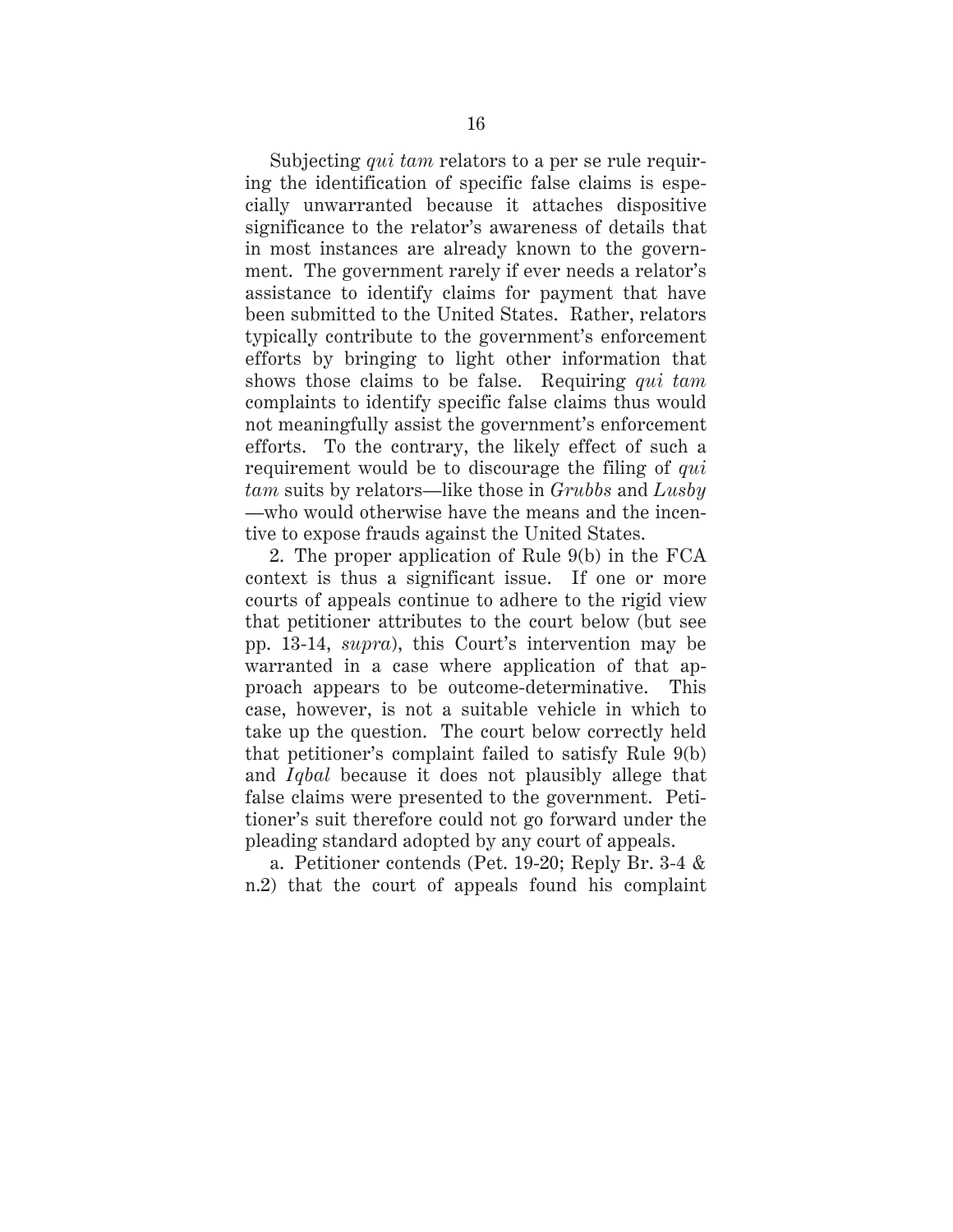insufficient only because that court adopted an inflexible rule requiring *qui tam* relators to identify specific false claims. But the court of appeals did not adopt that per se rule. To the contrary, it required only "'some indicia of reliability' \* \* \* to support the allegation that an actual false claim was presented to the government." Pet. App. 8a (quoting *Clausen*, 290 F.3d at 1311). The court stated that a relator must identify specific false claims only where the "defendant's actions, as alleged and as reasonably inferred from the allegations, *could* have led, but *need not necessarily* have led, to the submission of false claims." *Id.* at 10a. Although this articulation of the pleading standard differs from the phrasing used by other circuits, it does not require that every *qui tam* complaint plead the details of specific false claims.<sup>6</sup>

The court of appeals' rejection of a per se rule is further confirmed by the balance of its opinion. If the court had followed the decisions demanding that a relator plead "representative examples" of specific

<sup>6</sup> Petitioner contends (Reply Br. 5) that, by requiring a relator to identify specific false claims whenever a defendant's conduct would not "necessarily" have led to the submission of false claims, the court of appeals improperly elevated *Iqbal*'s plausibility requirement to a demand that relators "prov[e] falsity." But the court below did not require such proof; rather, it rejected petitioner's complaint because petitioner had failed to "plausibly allege" the presentation of false claims. Pet. App. 2a, 13a. The court of appeals explained, moreover, that a relator's complaint is sufficient if the defendant's actions "as alleged *and as reasonably inferred from the allegations*" would "necessarily have led[] to the submission of false claims." *Id.* at 10a (emphasis altered). That formulation suggests that petitioner's complaint would have satisfied the court's standard if petitioner had alleged facts sufficient to support a reasonable inference that false claims were submitted.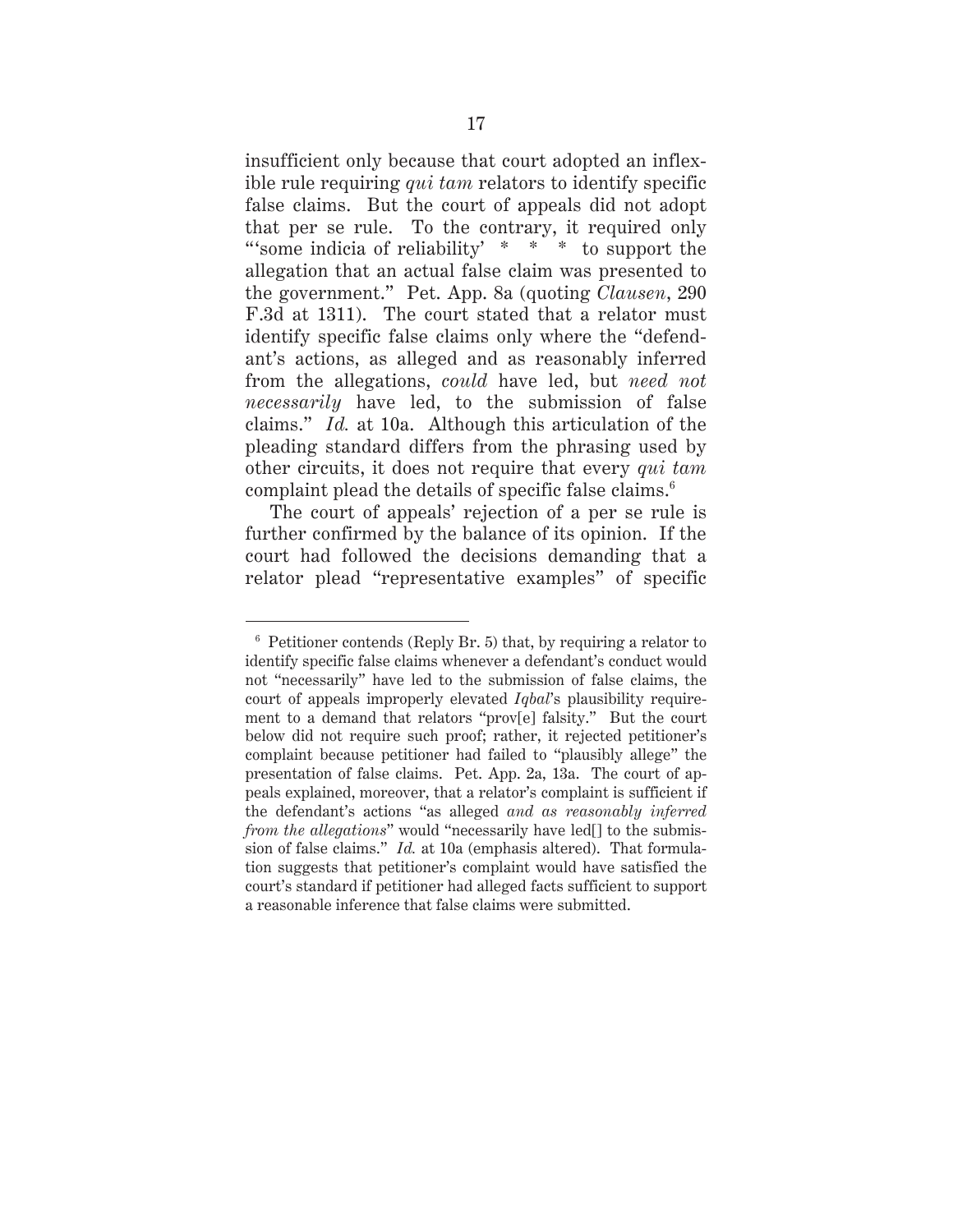false claims, *Joshi*, 441 F.3d at 557, or the "dates, times, or amounts of individual false claims," *Hopper*, 588 F.3d at 1326, it would have rejected petitioner's complaint out of hand, because there is no dispute that petitioner failed to allege the details of any request for payment made to the federal government. See Pet. 29-30.7 Despite the conceded absence of any allegation of a specific false claim, however, the court of appeals carefully examined the complaint to determine whether it provided a plausible basis for inferring that false claims were presented. Pet. App. 11a-17a. And as to the 98 Kapidex prescriptions on which petitioner now relies, the court's analysis indicates that its decision rested chiefly on the complaint's lack of *plausibility*, not its lack of *particularity*. The court characterized petitioner's allegation regarding those 98 prescriptions as resting on "speculative" and "implausible" assertions, and the court framed its holding as a conclusion that petitioner had not "plausibly allege[d] that the [98] prescriptions were written for offlabel uses." *Id.* at 13a-14a.

This lack of plausible allegations that respondent's conduct led to the presentation of false claims would have doomed petitioner's complaint before every court of appeals, even those that apply the most relatorfriendly pleading standards. See, *e.g.*, *Duxbury*, 579 F.3d at 29 (requiring "factual or statistical evidence to

<sup>7</sup> Petitioner provided some details concerning 98 Kapidex prescriptions, including the names of the prescribing doctors and the months in which the prescriptions were written. Pet. App. 105a-109a. He also generally alleged that all 98 prescriptions were submitted to Medicare for reimbursement. *Ibid.* He provided no dates, amounts, or other details, however, about the circumstances under which reimbursement was sought. See *ibid.*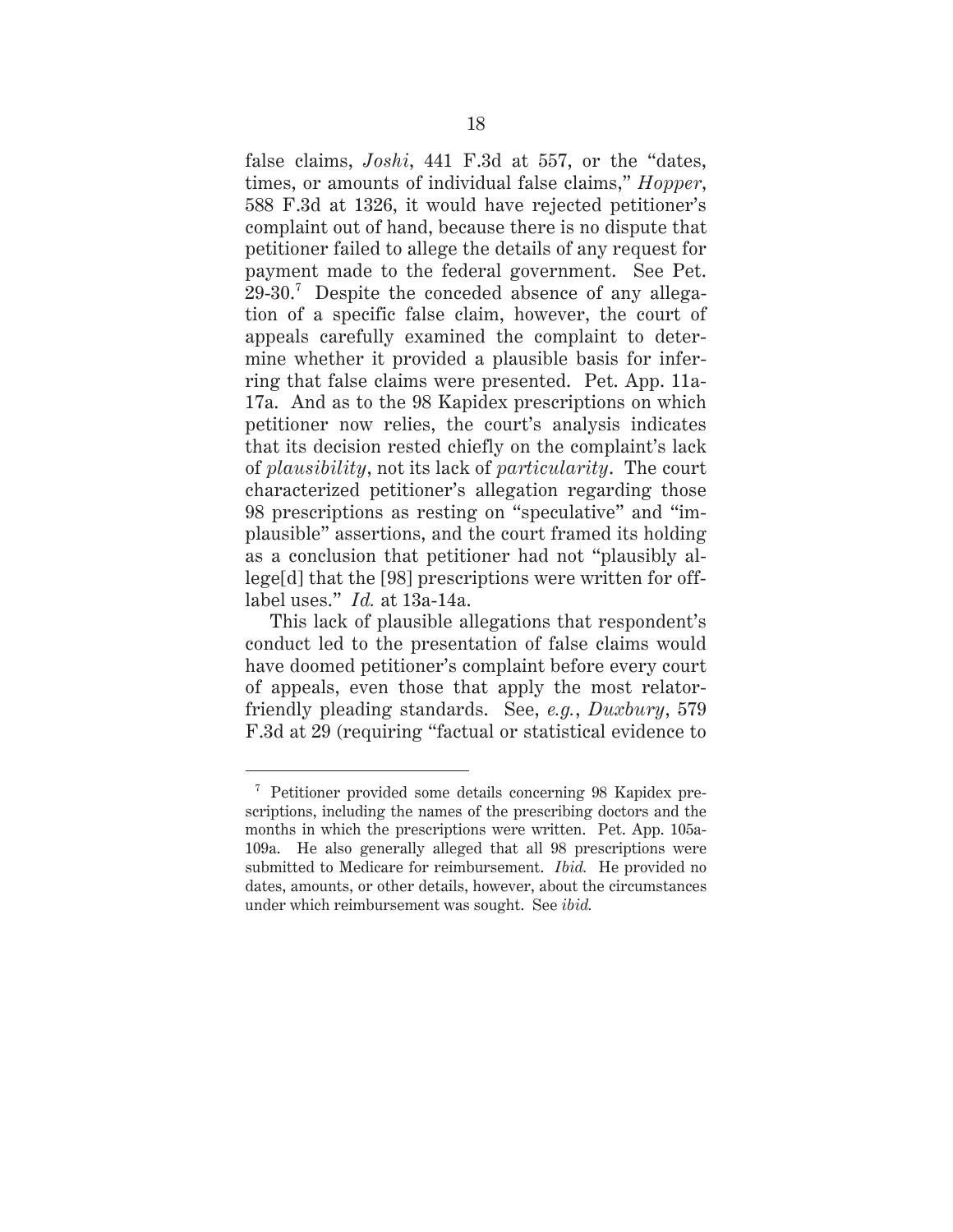strengthen the inference of fraud beyond possibility" (quoting *Rost*, 507 F.3d at 733)); *Lusby*, 570 F.3d at 854-855 (complaint need not "exclude all possibility of honesty," but must contain more than "vague and unsubstantiated allegations of fraud"); *Grubbs*, 565 F.3d at 190 (requiring "reliable indicia that lead to a strong inference that claims were actually submitted"); *Ebeid*, 616 F.3d at 998-999 (same). Because the deficiencies in petitioner's complaint would have resulted in dismissal in any circuit, the disagreement about the application of Rule 9(b) in FCA cases is not implicated here.

b. Petitioner contends (Pet. 28-33) that the court of appeals was wrong to find his allegations implausible. But the question whether this particular complaint plausibly alleged the presentation of false claims to the government is a factbound issue that would not warrant this Court's review even if the court of appeals had erred. In any event, the decision below is correct.

Petitioner relies on the allegation that 16 primary care physicians wrote 98 Kapidex prescriptions that were ultimately submitted to Medicare for reimbursement. Petitioner did not, however, directly allege that those prescriptions were ineligible for reimbursement. Instead, petitioner argues that general allegations and nationwide statistics about Kapidex prescriptions support an inference that these 98 prescriptions were for 60-milligram rather than 30 milligram doses, and a further inference that the prescriptions were for GERD rather than for the healing of active EE (an indication for which a 60-milligram dose is approved). As the court of appeals correctly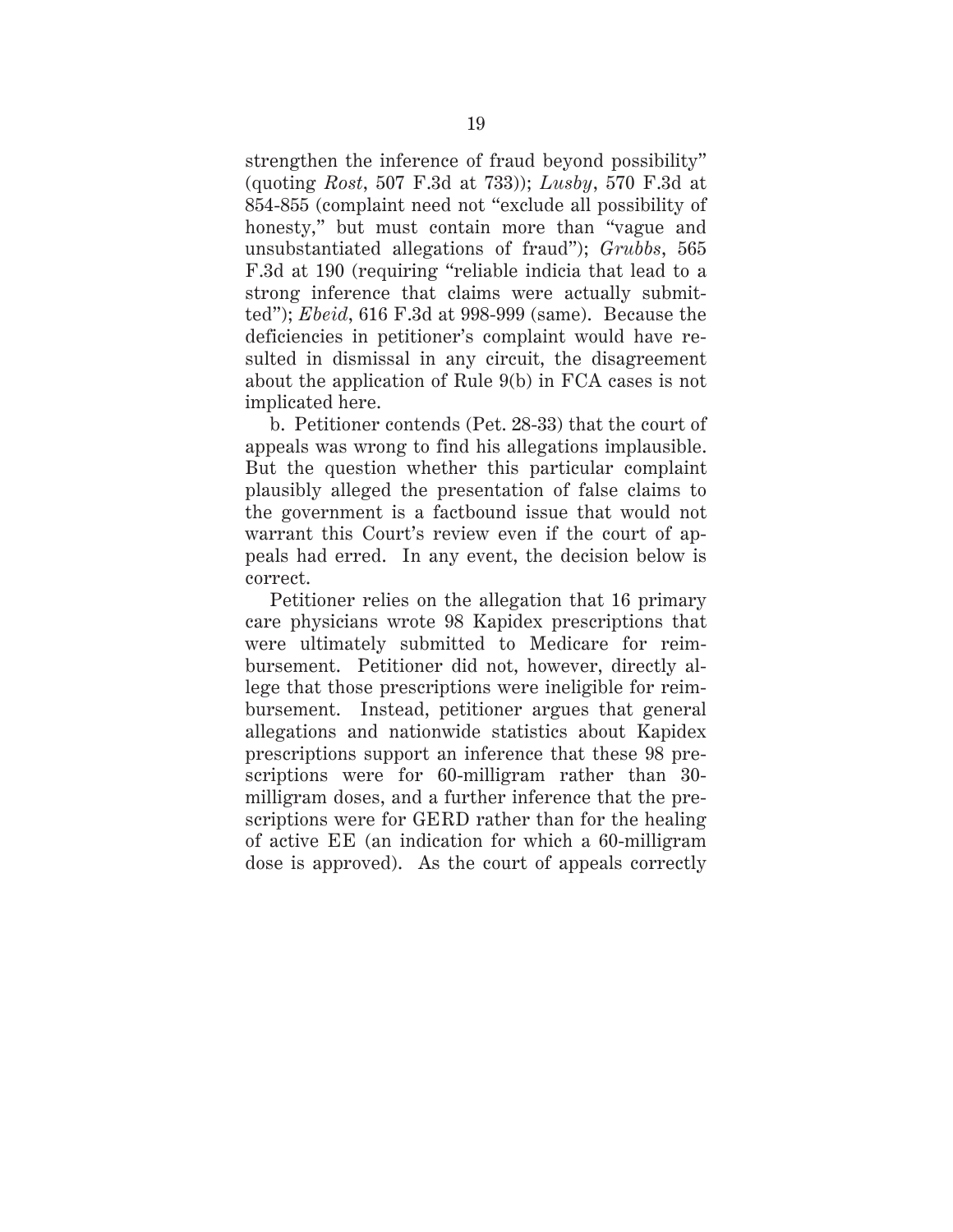held, the allegations in petitioner's complaint do not support either inference.

First, the complaint does not provide a plausible basis for inferring that the 98 prescriptions were for 60-milligram doses. Petitioner contends (Pet. 31) that "there is a 'more than 90%' certainty" that these prescriptions were for 60-milligram doses because the 16 doctors received 60-milligram samples and because 93% of *all* Kapidex prescriptions are written for 60 milligram doses. As the court of appeals observed, however, the complaint fails to "connect[] these general statistics to the 98 prescriptions identified." Pet. App. 14a. Although petitioner's theory of the case assumes that these 98 prescriptions were representative of Kapidex prescriptions nationwide, "it is logical to assume that a much lower-than-average percentage of the 98 prescriptions were written for 60 mg doses" given the complaint's allegation that primary care physicians generally "do not treat the condition for which the higher 60 mg dose is indicated." *Ibid.* 

Second, the complaint does not provide a plausible basis for inferring that the 98 prescriptions were written to treat GERD rather than EE. Pet. App. 14a-15a. Petitioner alleged that, in general, primary care physicians "do not regularly treat EE." *Id.* at 84a. But he did not allege that primary care physicians *never* treat EE, and he also did not allege anything about the patient populations or practices of the 16 specific primary care physicians who wrote the prescriptions at issue here. *Id.* at 14a.

As the First Circuit explained in rejecting an analogous FCA action against a manufacturer that had allegedly marketed one of its drugs for unapproved uses, "it is a possible but not a necessary or even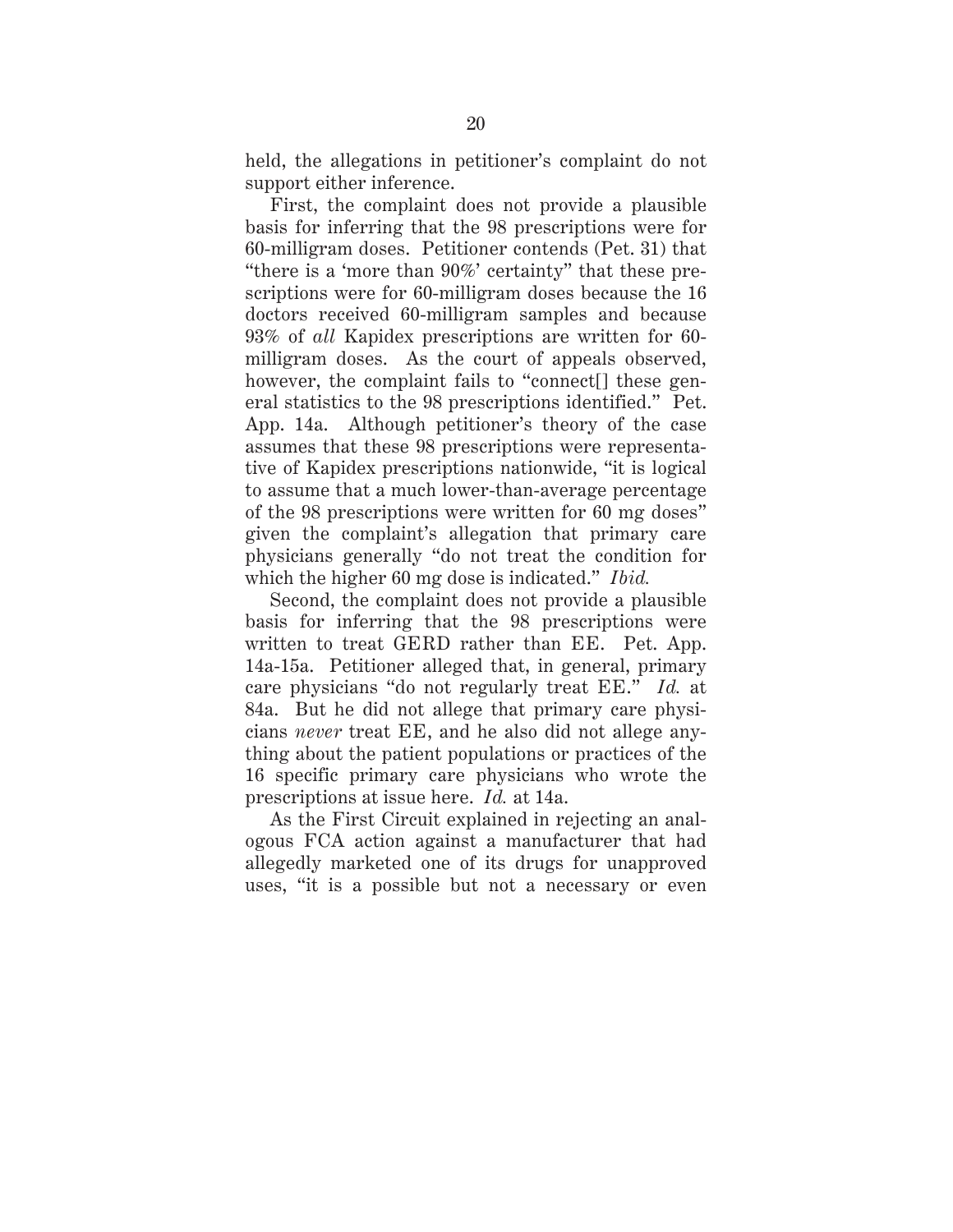strong inference that doctors" wrote prescriptions for Kapidex for unapproved uses and that "some false claims for [Kapidex] reimbursement were submitted to the government" as a result. *Rost*, 507 F.3d at 732. Like the complaint in *Rost*, petitioner's pleading "contained no factual or statistical evidence to strengthen the inference of fraud beyond possibility." *Id.* at 733. Accordingly, petitioner's suit would fail under the pleading standard adopted by any court of appeals.<sup>8</sup>

<sup>8</sup> It is also unclear whether petitioner's complaint would ultimately survive respondent's motion to dismiss even if this Court granted certiorari and reversed the court of appeals' judgment. The district court dismissed petitioner's complaint on the independent ground that petitioner had failed adequately to plead causation. Pet. App. 28a-29a. The court of appeals found it unnecessary to address that alternative holding.See *id*. at 5a; note 4, *supra*. Even if this Court granted certiorari and held that petitioner had pleaded facts sufficient to create an inference that false claims were submitted, petitioner's suit could not go forward if the court of appeals on remand were to agree with the district court on the issue of causation.